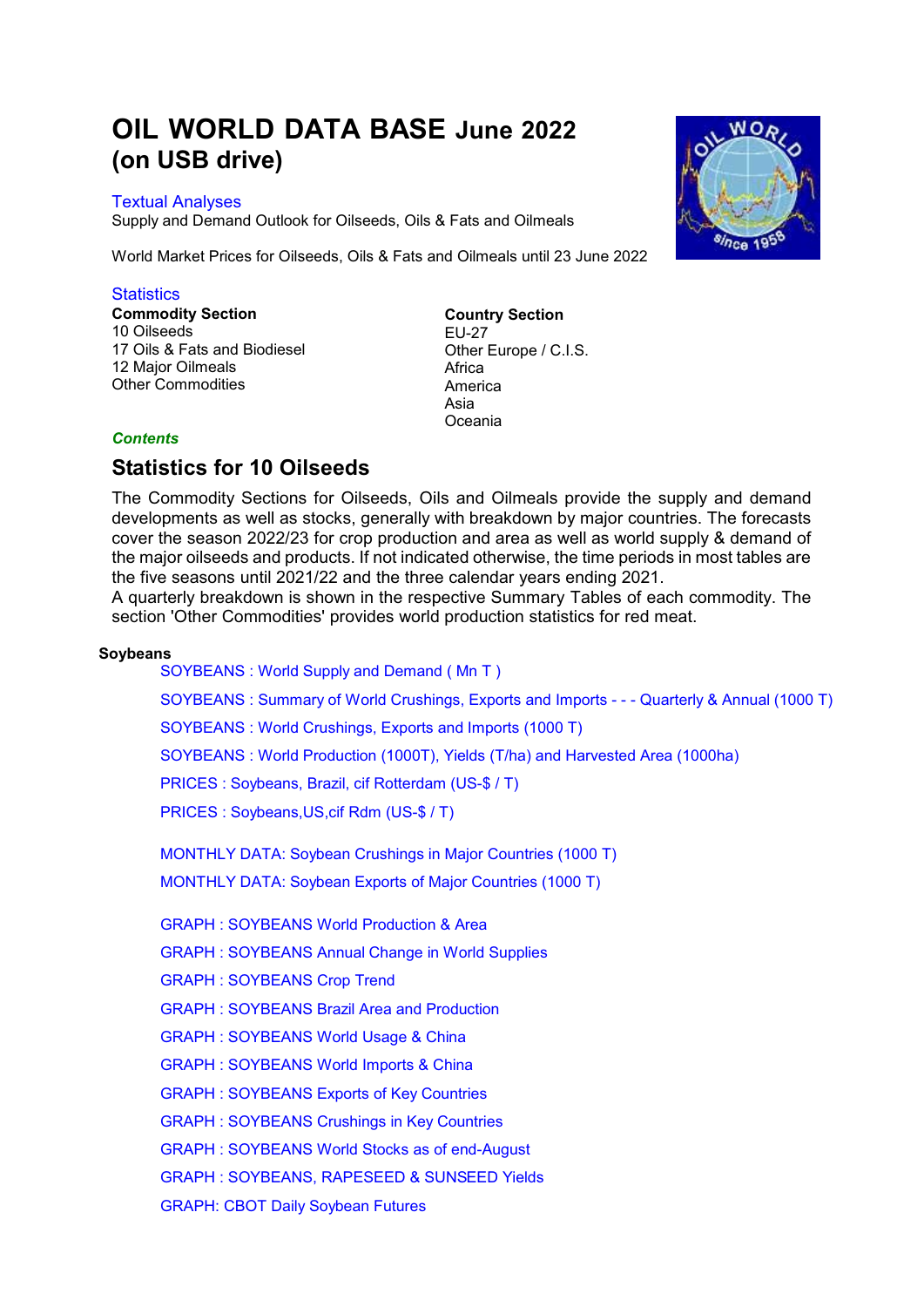GRAPH: Monthly [Prices of Soybeans](http://Stats/AN1399Zb.htm) GRAPH: Monthly [Prices of Soybeans & Rapeseed](http://Stats/AN1399Zc.htm) GRAPH: Monthly [Prices of Soybeans & Sunseed](http://Stats/AN1399Zd.htm) [GRAPH: Soybean Crush Margins](http://Stats/AN1399Ze.htm)

#### **Cottonseed**

[COTTONSEED: World Supply & Demand \( Mn T \)](http://Stats/AN142900.htm) COTTONSEED : Summary of World Crushings, Exports [and Imports - Quarterly & Annual \(1000 T\)](http://Stats/AN14291.HTM) [COTTONSEED : World Crushings, Exports and Imports](http://Stats/AN14292.HTM) (1000 T) [COTTONSEED : World Production \(1000T\), Yields \(T/ha\) and Harvested Area \(1000ha\)](http://Stats/AN14293.HTM)

#### **Groundnuts**

[GROUNDNUTS \(shelled basis\) : World Balance \( Mn T \)](http://Stats/AN144900.htm) GROUNDNUTS, Shelled : Summary [of World Crushings, Exports and Imports](http://Stats/AN14491.HTM) - Quarterly & Annual (1000 T) [GROUNDNUTS, Shelled : World Crushings, Exports and Imports \(1000 T\)](http://Stats/AN14492.HTM) [GROUNDNUTS, Shelled : World Production \(1000T\), Yields \(T/ha\) and Harvested Area \(1000ha\)](http://Stats/AN14493.HTM) [PRICES : Groundnuts, US Runners, Cif](http://Stats/AN1449D.HTM) Rotterdam (US-\$ / T) GRAPH: Monthly [Prices of Groundnuts](http://Stats/AN1449Za.htm)

#### **Sunflowerseed**

[SUNSEED : World Supply & Demand \( Mn T \)](http://Stats/AN147900.htm) [SUNFLOWERSEED : Summary of World Crushings, Exports and Imports - Quarterly & Annual \(1000 T\)](http://Stats/AN14791.HTM) [SUNFLOWERSEED : World Crushings, Exports and Imports \(1000 T\)](http://Stats/AN14792.HTM) [SUNFLOWERSEED : World Production \(1000T\), Yields \(T/ha\) and Harvested Area \(1000ha\)](http://Stats/AN14793.HTM) [PRICES : Sunseed, EU, cif Amsterdam \(US-\\$ / T\)](http://Stats/AN1479D.HTM) [PRICES : Sunseed fob BlackSea \(US-\\$ / T\)](http://Stats/AN1479E.HTM)

[MONTHLY DATA: Sunflowerseed Crushings of Major Countries \(1000 T\)](http://Stats/AN1479X1.HTM) [MONTHLY DATA: Sunflowerseed Exports of Major Countries \(1000 T\)](http://Stats/AN1479X2.HTM)

[GRAPH : SUNFLOWERSEED World Production & Area](http://Stats/AN1479Ya.htm)  [GRAPH : SUNFLOWERSEED Production of Key Countries](http://Stats/AN1479Yb.htm) [GRAPH : SUNFLOWERSEED World Supply Change](http://Stats/AN1479Yc.htm)  [GRAPH : SUNFLOWERSEED Crushings in Key Countries](http://Stats/AN1479Yd.htm) [GRAPH : SUNSEED, SOYBEANS & RAPESEED Yields](http://Stats/AN1479Ye.htm) GRAPH: Monthly [Prices of Sunseed & Soybeans](http://Stats/AN1479Za.htm)

#### **Rapeseed**

[RAPESEED & CANOLA: World Supply](http://Stats/AN149900.htm) & Demand (Mn T) [RAPESEED / CANOLA : Summary of World Crushings, Exports and Imports - Quarterly & Annual \(1000 T\)](http://Stats/AN14991.HTM) [RAPESEED / CANOLA : World Crushings, Exports and Imports \(1000 T\)](http://Stats/AN14992.HTM) [RAPESEED / CANOLA : World Production \(1000T\), Yields \(T/ha\) and Harvested Area \(1000ha\)](http://Stats/AN14993.HTM) [PRICES : Rapeseed, EU, cif Hamburg \(US-\\$ / T\)](http://Stats/AN1499D.HTM)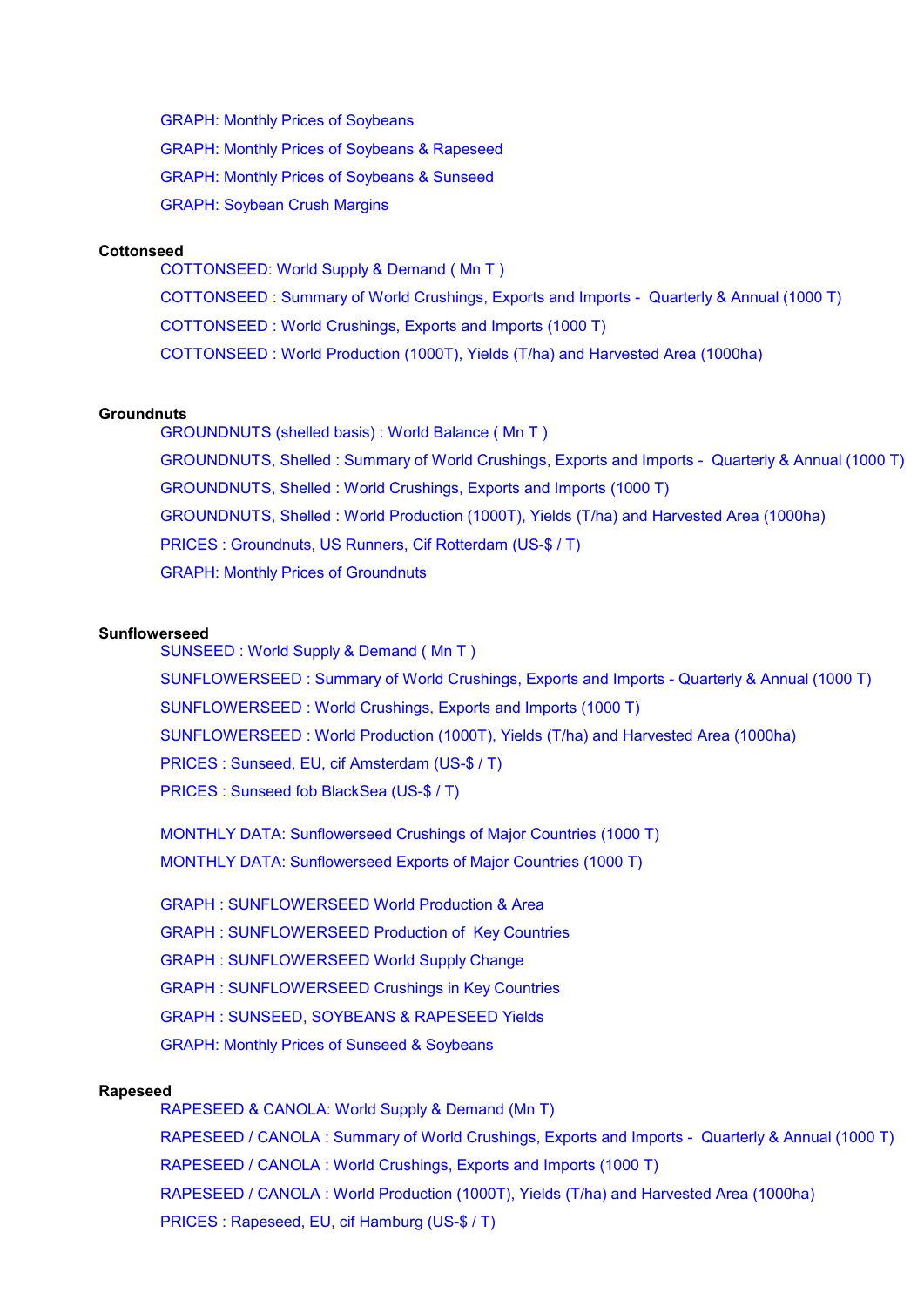[MONTHLY DATA: Canadian Canola Balance,](http://Stats/AN1499X1.HTM) Crushings & Exports (1000 T) [MONTHLY DATA: Australian Canola Balance & Exports \(1000 T\)](http://Stats/AN1499X2.HTM) [MONTHLY DATA: EU- Rapeseed Balance, Crushings &Trade \(1000 T\)](http://Stats/AN1499X3.HTM)

[GRAPH : RAPESEED & CANOLA World Production & Area](http://Stats/AN1499Ya.htm)  [GRAPH : RAPESEED & CANOLA Production in Key Countries](http://Stats/AN1499Yb.htm) [GRAPH : RAPESEED & CANOLA EU-27 Supply & Demand](http://Stats/AN1499Yc.htm)  [GRAPH : RAPESEED & CANOLA Crushings in Key Countries](http://Stats/AN1499Yd.htm) [GRAPH : RAPESEED & CANOLA End-Season Stocks in EU-27 & Canada](http://Stats/AN1499Ye.htm) [GRAPH : RAPESEED, SOYBEANS & SUNSEED Yields](http://Stats/AN1499Yf.htm) [GRAPH: Daily Rapeseed Futures on the MATIF](http://Stats/AN1499Za.htm) [GRAPH: Daily Canola Futures on the ICE](http://Stats/AN1499Zb.htm) GRAPH: Monthly [Prices of Rapeseed](http://Stats/AN1499Zc.htm) GRAPH: Monthly [Prices of Rapeseed & Soybeans](http://Stats/AN1499Zd.htm) GRAPH: Weekly [Rapeseed & Linseed Prices](http://Stats/AN1499Ze.htm) [GRAPH: Rapeseed Crush Margins](http://Stats/AN1499Zf.htm)

# **Sesameseed**

[SESAMESEED : Summary of World Crushings, Exports](http://Stats/AN15491.HTM) and Imports - - - Quarterly & Annual (1000 T) [SESAMESEED : World Crushings, Exports and Imports \(1000 T\)](http://Stats/AN15492.HTM) [SESAMESEED : World Production \(1000T\), Yields \(T/ha\) and Harvested Area \(1000ha\)](http://Stats/AN15493.HTM)

## **Palmkernels**

PALMKERNELS : Summary of [World Crushings, Exports and Imports - - - Quarterly & Annual \(1000 T\)](http://Stats/AN16591.HTM) [PALMKERNELS : World Crushings, Exports and Imports \(1000 T\)](http://Stats/AN16592.HTM) [PALMKERNELS : World Production \(1000T\), Yields \(T/ha\) and Mature Area \(1000ha\)](http://Stats/AN16593.HTM)

## **Copra**

[COPRA : Summary of World Crushings, Exports and Imports - - - Quarterly & Annual \(1000 T\)](http://Stats/AN16891.HTM) [COPRA : World Crushings, Exports and Imports \(1000 T\)](http://Stats/AN16892.HTM) [COPRA : World Production \(1000T\), Yields \(T/ha\) and Mature Area \(1000ha\)](http://Stats/AN16893.HTM) [PRICES : COPRA, PHIL/INDO, CIF N.W.EUR \(US-\\$ / T\)](http://Stats/AN1689D.HTM)

#### **Linseed**

[LINSEED: World Supply & Demand \( Mn T \)](http://Stats/AN177900.htm) LINSEED : Summary of World Crushings, Exports [and Imports - - - Quarterly & Annual \(1000 T\)](http://Stats/AN17791.HTM)

[LINSEED : World Crushings, Exports and Imports](http://Stats/AN17792.HTM) (1000 T)

[LINSEED : World Production \(1000T\), Yields \(T/ha\) and Harvested Area \(1000ha\)](http://Stats/AN17793.HTM)

[PRICES : LINSEED, RUSSIA, CIF N.W.EUR. \(US-\\$ / T\)](http://Stats/AN1779D.HTM)

GRAPH: Monthly [Prices of Linseed](http://Stats/AN1779Za.htm)

GRAPH: Weekly [Linseed & Rapeseed Prices](http://Stats/AN1779Zb.htm)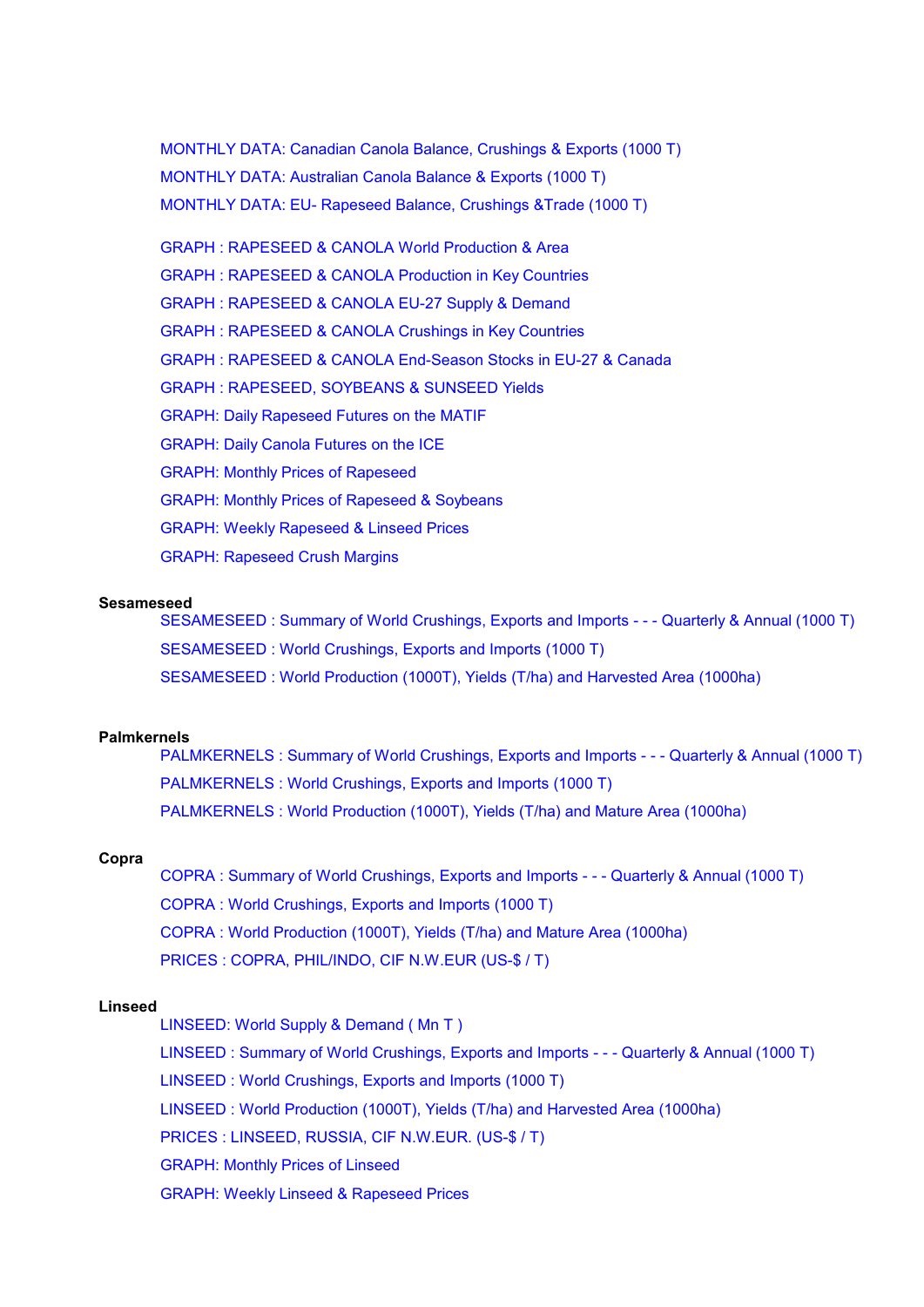#### **Castorseed**

CASTORSEED : Summary of [World Crushings, Exports and Imports - - - Quarterly & Annual \(1000 T\)](http://Stats/AN17891.HTM) [CASTORSEED : World Crushings, Exports and Imports \(1000 T\)](http://Stats/AN17892.HTM) [CASTORSEED : World Production \(1000T\), Yields \(T/ha\) and Harvested Area \(1000ha\)](http://Stats/AN17893.HTM)

#### **10 Oilseeds**

[10 OILSEEDS: World Supply and Demand \( Mn T](http://Stats/AN199900.htm) ) [OILSEEDS : Major Stocks, World Production and Disappearance \(Mn T\)](http://Stats/AN19991.HTM) [10 OILSEEDS : World Production \(Mn T\), Yields \(T/ha\) and Harvested Area \(Mn ha\)](http://Stats/AN19992.HTM) 10 OILSEEDS (a) : Summary of World Crushings, Exports [and Imports - Quarterly & Annual \(1000 T\)](http://Stats/AN19993.HTM) [10 OILSEEDS : World Crushings, Exports](http://Stats/AN19994.HTM) and Imports (1000 T) [GRAPH : 10 OILSEEDS World Production by Commodities](http://Stats/AN1999Ya.htm) [GRAPH : 10 OILSEEDS Global Production by](http://Stats/AN1999Yb.htm) Major Commodities & Countries [GRAPH : 10 OILSEEDS World Production of Soybeans & Other Oilseeds](http://Stats/AN1999Yc.htm) [GRAPH : 10 OILSEEDS World Area & Production](http://Stats/AN1999Yd.htm)  [GRAPH : 10 OILSEEDS Annual Change of Production by Country](http://Stats/AN1999Ye.htm) [GRAPH : 10 OILSEEDS Annual Change of Harvested Area & Production](http://Stats/AN1999Yf.htm) [GRAPH : 10 OILSEEDS World Disappearance](http://Stats/AN1999Yh.htm)  [GRAPH : 10 OILSEEDS World Production & Consumption](http://Stats/AN1999Yi.htm) [GRAPH : 10 OILSEEDS World Crushings](http://Stats/AN1999Yk.htm) [GRAPH : 10 OILSEEDS World Crushings of Soybeans & Other Seeds](http://Stats/AN1999Ym.htm) [GRAPH : 10 OILSEEDS Crushings in Key Countries](http://Stats/AN1999Yn.htm) [GRAPH : 10 OILSEEDS & 17 OILS/FATS World Stocks in Percent of Annual Usage](http://Stats/AN1999Yt.htm)  [GRAPH : 10 OILSEEDS World Output and Ending Stocks](http://Stats/AN1999Yu.htm)

# **Statistics for 17 Oils & Fats and Biodiesel**



#### **Soybean oil**

SOYBEAN OIL : Summary [World Supply and Demand Balance - - - Quarterly & Annual \(1000 T\)](http://Stats/AN23991.HTM) SOYBEAN OIL : World Supply [and Demand Balance \(1000 T\)](http://Stats/AN23992.HTM) [PRICES : Soya Oil, US, fob Gulf \(US-\\$ / T\)](http://Stats/AN2399D.HTM) [PRICES : Soya Oil, fob Decatur, prompt \(US-\\$ / T\)](http://Stats/AN2399E.HTM) [PRICES : Soya Oil, Dutch, fob ex-mill \(US-\\$ / T\)](http://Stats/AN2399F.HTM) [PRICES : Soya Oil, Brazil, fob \(US-\\$ / T\)](http://Stats/AN2399G.HTM) [PRICES : Soya Oil, Argentina, fob \(US-\\$ / T\)](http://Stats/AN2399H.HTM)

[MONTHLY DATA: Soybean Oil Production of Key Countries \(1000 T\)](http://Stats/AN2399X1.HTM)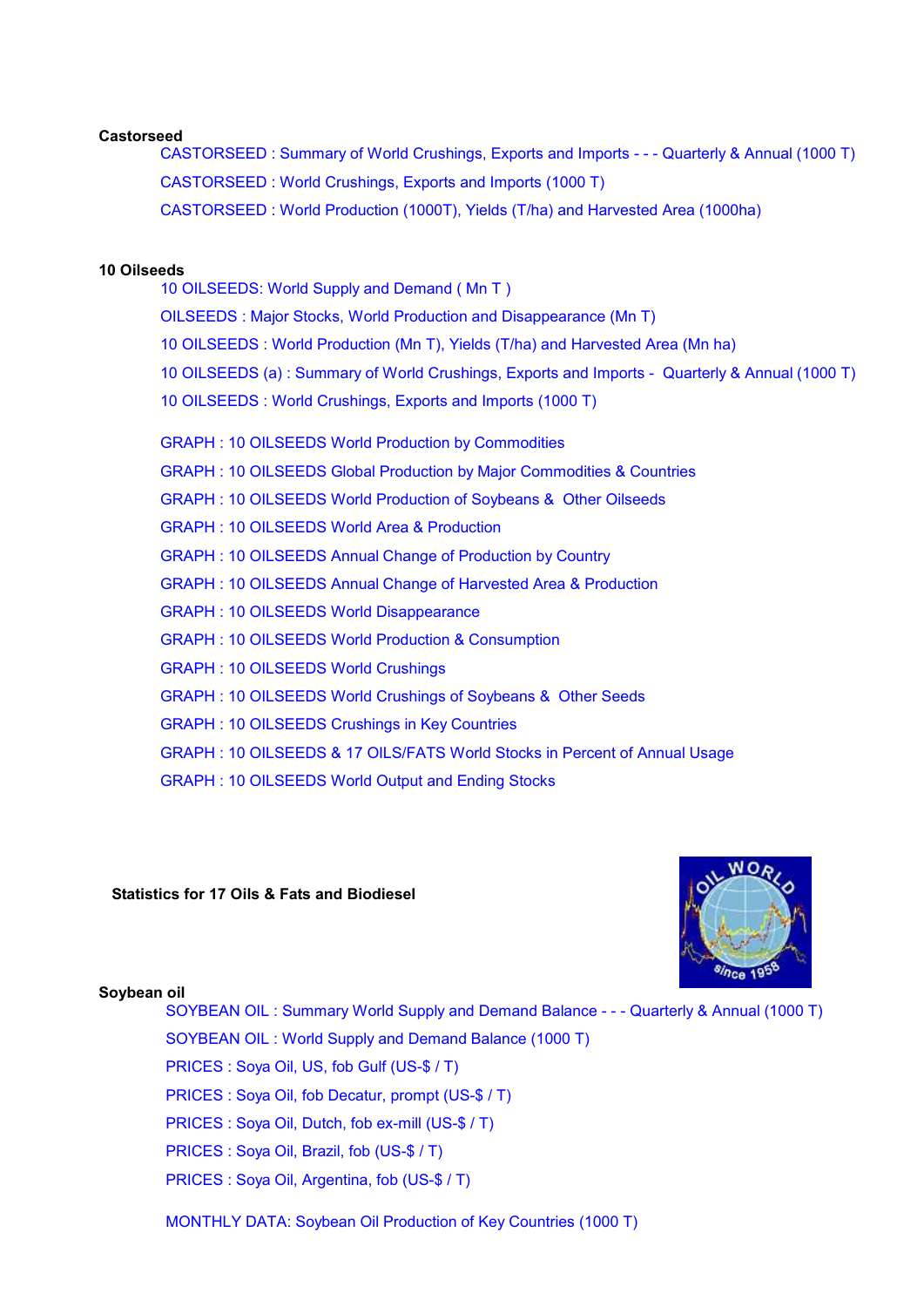[MONTHLY DATA: Soybean Oil Exports of Key Countries \(1000 T\)](http://Stats/AN2399X2.HTM) [MONTHLY DATA: Soybean Oil Stocks of](http://Stats/AN2399X3.HTM) Key Countries (1000 T) [MONTHLY DATA: Soybean Oil Imports of](http://Stats/AN2399X4.HTM) Key Countries (1000 T) [MONTHLY DATA: EU- Soybean Oil Trade with Non-EU Countries \(1000 T\)](http://Stats/AN2399X5.HTM) [GRAPH: Soya Oil World Production vs. Demand](http://Stats/AN2399Ya.htm) [GRAPH: Soya Oil World Output & Exports](http://Stats/AN2399Yb.htm) [GRAPH: Soya Oil World Exports](http://Stats/AN2399Yc.htm) [GRAPH: Soya Oil Annual Change in World Usage](http://Stats/AN2399Yd.htm) [GRAPH: CBOT Daily Soya Oil Futures](http://Stats/AN2399Za.htm) [GRAPH: CBOT Daily Soya Oil Share](http://Stats/AN2399Zb.htm) [GRAPH: Monthly Prices of Soya Oil](http://Stats/AN2399Zc.htm) [GRAPH: Daily Prices of Soya Oil & Palm Oil](http://Stats/AN2399Zd.htm) [GRAPH: Daily Prices of Soya Oil & RBD Palm Olein](http://Stats/AN2399Ze.htm) [GRAPH: Monthly Prices of Soya Oil & Palm Oil](http://Stats/AN2399Zf.htm) [GRAPH: Monthly Prices of Soya Oil & RBD Palm Olein & Crude Mineral Oil](http://Stats/AN2399Zg.htm) [GRAPH: Monthly Prices of Soya Oil & Rape Oil](http://Stats/AN2399Zh.htm) [GRAPH: Monthly Prices of Soya Oil & Corn Oil](http://Stats/AN2399Zi.htm) [GRAPH: Monthly Prices of Soya Oil & Fish Oil](http://Stats/AN2399Zj.htm) [GRAPH: Monthly Prices of Soya Oil & Linseed Oil](http://Stats/AN2399Zk.htm) [GRAPH: Monthly Prices of Soya Oil & Castor Oil](http://Stats/AN2399Zl.htm) [GRAPH: Daily Prices of Oils](http://Stats/AN2399Zm.htm) [GRAPH: Monthly Prices of Oils](http://Stats/AN2399Zn.htm)

#### **Cotton oil**

[COTTONSEED OIL : Summary World Supply and Demand Balance - - - Quarterly & Annual \(1000 T\)](http://Stats/AN24291.HTM) [COTTONSEED OIL : World Supply and Demand Balance \(1000 T\)](http://Stats/AN24292.HTM) [GRAPH: Cotton Oil World Exports](http://Stats/AN2429Za.htm)

## **Groundnutoil**

GROUNDNUT OIL : Summary [World Supply and Demand Balance - - - Quarterly & Annual \(1000 T\)](http://Stats/AN24491.HTM) [GROUNDNUT OIL : World Supply and Demand Balance \(1000 T\)](http://Stats/AN24492.HTM) [PRICES : Groundnut Oil, cif Rotterdam \(US-\\$ / T\)](http://Stats/AN2449D.HTM) [GRAPH: Monthly Prices of Groundnut Oil & Sun Oil](http://Stats/AN2449Za.htm)

## **Sunfloweroil**

SUNFLOWER OIL : Summary [World Supply and Demand Balance - - - Quarterly & Annual \(1000 T\)](http://Stats/AN24791.HTM) [SUNFLOWER OIL : World Supply and Demand Balance \(1000 T\)](http://Stats/AN24792.HTM) [PRICES : Sunflower Oil, EU, fob \(US-\\$ / T\)](http://Stats/AN2479D.HTM) [PRICES : Sunflower Oil, Argentina, fob \(US-\\$ / T\)](http://Stats/AN2479E.HTM) [PRICES : Sunflower Oil, fob Black Sea \(US-\\$ / T\)](http://Stats/AN2479F.HTM)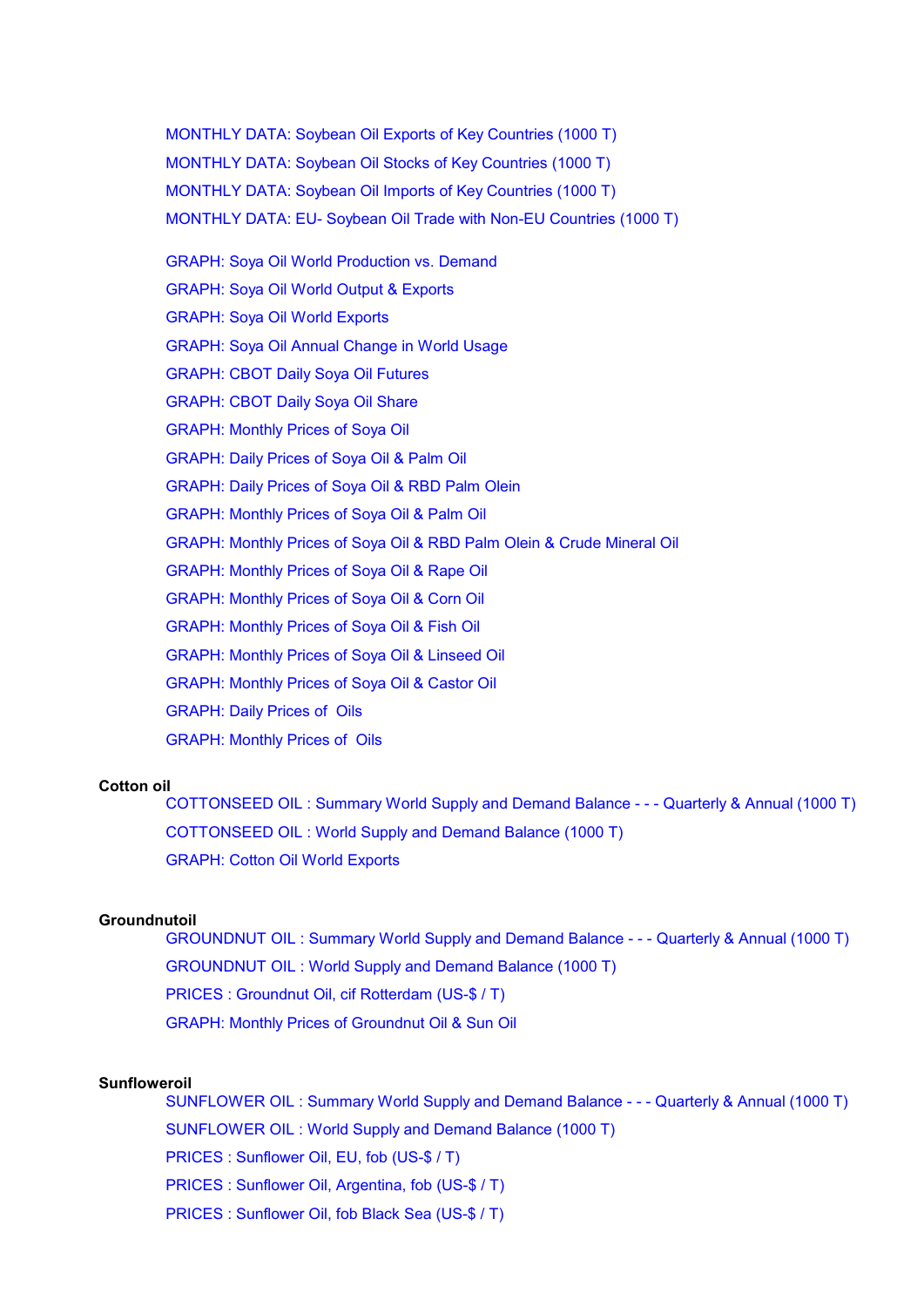[MONTHLY DATA: Sunflower Oil Production of Key](http://Stats/AN2479X1.HTM) Countries (1000 T) [MONTHLY DATA: Sunflower Oil Exports of](http://Stats/AN2479X2.HTM) Major Countries (1000 T) [MONTHLY DATA: Sunflower Oil Imports of](http://Stats/AN2479X3.HTM) Major Countries (1000 T) [MONTHLY DATA: EU- Sunflower Oil Trade with Non-EU Countries \(1000 T\)](http://Stats/AN2479X4.HTM)

[GRAPH: Sunflower Oil World Output & Usage](http://Stats/AN2479Ya.htm) [GRAPH: Sunflower Oil Exports](http://Stats/AN2479Yb.htm) of Key Countries [GRAPH: Sunflower Oil Imports of Key](http://Stats/AN2479Yc.htm) Countries [GRAPH: Monthly Prices of Sunflower Oil](http://Stats/AN2479Za.htm) [GRAPH: Monthly Prices of Sun Oil & Groundnut Oil](http://Stats/AN2479Zb.htm) [GRAPH: Daily Prices of Oils](http://Stats/AN2479Zc.htm) [GRAPH: Monthly Prices of Oils](http://Stats/AN2479Zd.htm)

#### **Rapeseed oil**

RAPESEED OIL : Summary World Supply [and Demand Balance - - - Quarterly & Annual \(1000 T\)](http://Stats/AN24991.HTM) [RAPESEED OIL : World Supply and Demand Balance \(1000 T\)](http://Stats/AN24992.HTM) [PRICES : Rapeseed Oil, Dutch, fob ex-mill](http://Stats/AN2499D.HTM) (US-\$ / T)

[MONTHLY DATA: Rapeseed/Canola Oil Production of Major Countries \(1000 T\)](http://Stats/AN2499X1.HTM) [MONTHLY DATA: Rapeseed/Canola Oil Exports](http://Stats/AN2499X2.HTM) of Major Countries (1000 T) [MONTHLY DATA: Rapeseed/Canola Oil Imports of Major Countries \(1000 T\)](http://Stats/AN2499X3.HTM) MONTHLY DATA: EU- Rapeseed Oil [Trade with Non-EU Countries \(1000 T\)](http://Stats/AN2499X4.HTM)

[GRAPH: Rapeseed Oil](http://Stats/AN2499Ya.htm) World Production GRAPH: Rapeseed Oil [Usage in Key Countries](http://Stats/AN2499Yb.htm) [GRAPH: Monthly Prices of Rapeseed Oil](http://Stats/AN2499Za.htm) [GRAPH: Monthly Prices of Rape Oil & Soya Oil](http://Stats/AN2499Zb.htm) [GRAPH: Monthly Prices of Rape Oil & Palm](http://Stats/AN2499Zc.htm) Oil [GRAPH: Monthly Prices of Rape Oil & Fish Oil](http://Stats/AN2499Zd.htm) [GRAPH: Monthly Prices of Oils](http://Stats/AN2499Ze.htm)

#### **Sesame oil**

[SESAME OIL : Summary World Supply and Demand Balance - - - Quarterly & Annual \(1000 T\)](http://Stats/AN25491.HTM) [SESAME OIL : World Supply and Demand Balance \(1000 T\)](http://Stats/AN25492.HTM)

#### **Corn oil**

[CORN OIL : Summary World Supply and Demand Balance - - - Quarterly & Annual \(1000 T\)](http://Stats/AN25691.HTM) [CORN OIL : World Supply and Demand Balance \(1000 T\)](http://Stats/AN25692.HTM) [PRICES : Corn Oil, U.S., Fob Midwest \(US-\\$ / T\)](http://Stats/AN2569D.HTM) [PRICES : Corn Oil, U.S., Fob Gulf](http://Stats/AN2569E.HTM) (US-\$ / T) [GRAPH: Monthly Prices of Corn Oil](http://Stats/AN2569Za.htm) & Soya Oil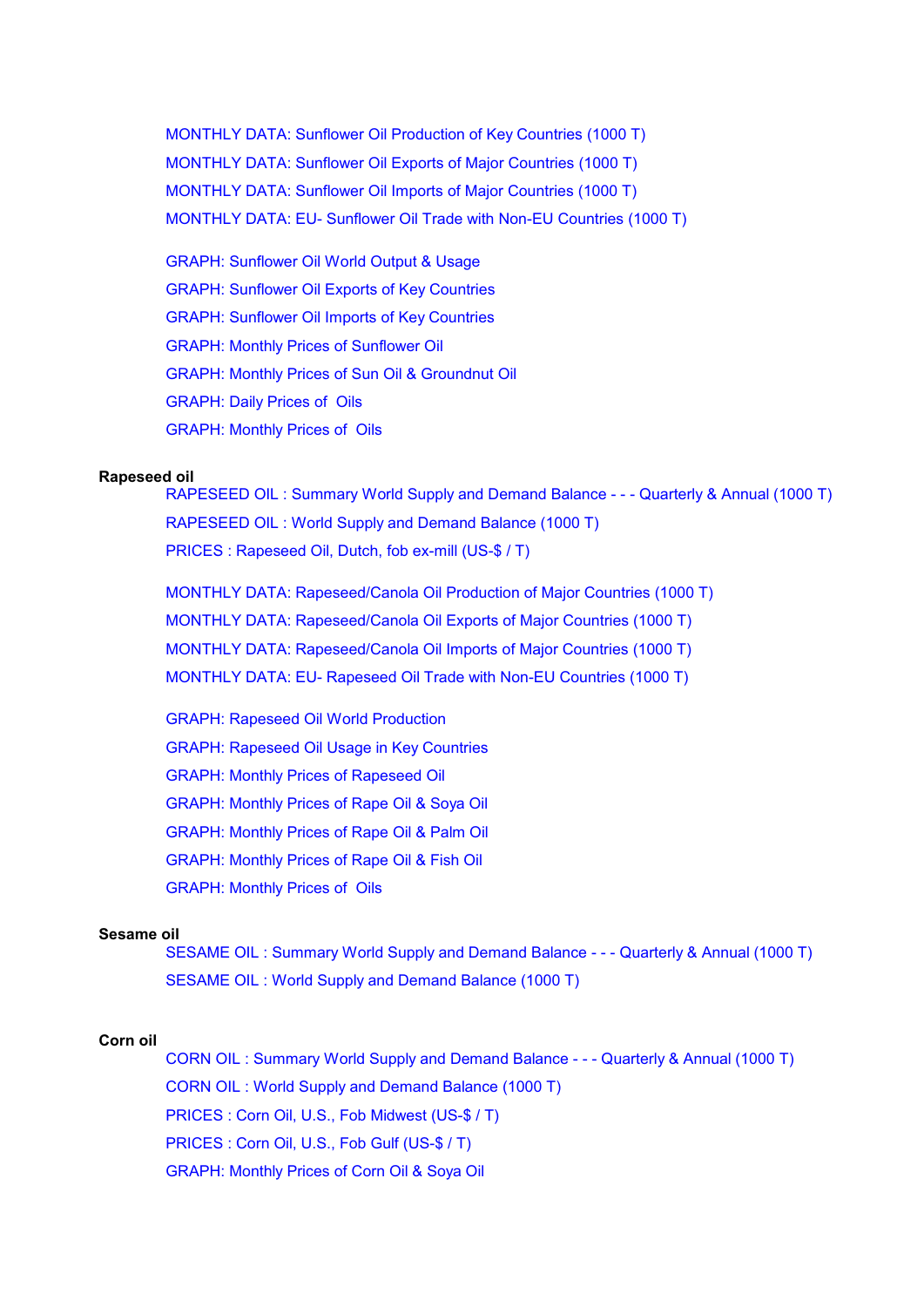#### **Olive oil**

[OLIVE OIL : Summary World Supply and Demand Balance - - - Quarterly](http://Stats/AN26291.HTM) & Annual (1000 T) [OLIVE OIL : World Supply and Demand Balance \(1000 T\)](http://Stats/AN26292.HTM) [PRICES : OLIVE OIL, SPAIN, VIRGIN \(US-\\$ / T\)](http://Stats/AN2629D.HTM) [GRAPH: Monthly Prices of Olive Oil](http://Stats/AN2629Za.htm)

#### **Palm oil**

[PALM OIL : Summary World Supply and Demand Balance - - - Quarterly & Annual \(1000 T\)](http://Stats/AN26391.HTM) [PALM OIL : World Supply and Demand Balance \(1000 T\)](http://Stats/AN26392.HTM) [PALM OIL : World Production \(1000T\), Yields](http://Stats/AN26393.HTM) (T/ha) and Mature Area (1000ha) [PRICES : Palm Oil Crude, cif Rotterdam \(US-\\$ / T\)](http://Stats/AN2639D.HTM) [PRICES : Palm Oil Crude, fob Indonesia \(US-\\$ / T\)](http://Stats/AN2639E.HTM) [PRICES : Palm Olein RBD, fob Malaysia \(US-\\$ / T\)](http://Stats/AN2639F.HTM) [PRICES : PALM OLEIN RBD, MALAYSIA, CIF ROTT. \(US-\\$ / T\)](http://Stats/AN2639G.HTM)

[MONTHLY DATA: Malaysian Palm Oil Production, Exports & Stocks \(1000 T\)](http://Stats/AN2639X1.HTM) [MONTHLY DATA: Indonesian Palm Oil Production, Exports & Stocks \(1000 T\)](http://Stats/AN2639X2.HTM) MONTHLY DATA: Palm [Oil Imports of Major Countries \(1000 T\)](http://Stats/AN2639X3.HTM) [MONTHLY DATA: EU- Palm Oil Trade with Non-EU Countries \(1000 T\)](http://Stats/AN2639X4.HTM)

GRAPH: Palm [Oil World Production Oct/Sept](http://Stats/AN2639Ya.htm) GRAPH: Palm [Oil World Production Jan/Dec](http://Stats/AN2639Yb.htm) GRAPH: Palm [Oil Production in Key Countries](http://Stats/AN2639Yc.htm) GRAPH: Palm [Oil World Production & Supplies](http://Stats/AN2639Yd.htm) GRAPH: Palm [Oil Quarterly World Production Growth](http://Stats/AN2639Ye.htm) GRAPH: Palm [Oil Quarterly World Supply Growth](http://Stats/AN2639Yf.htm) GRAPH: Palm [Oil World Output & Usage](http://Stats/AN2639Yg.htm) GRAPH: Palm [Oil Exports of Key Countries](http://Stats/AN2639Yh.htm) [GRAPH: Crude Palm Oil](http://Stats/AN2639Za.htm) Futures in Malaysia

[GRAPH: Monthly Prices of Crude Palm Oil](http://Stats/AN2639Zb.htm) [GRAPH: Daily Prices of Palm Oil & Soya Oil](http://Stats/AN2639Zc.htm) [GRAPH: Daily Prices of RBD Palm Olein & Soya Oil](http://Stats/AN2639Zd.htm) [GRAPH: Monthly Prices of Palm Oil & Soya Oil](http://Stats/AN2639Ze.htm) [GRAPH: Monthly Prices of Palm Oil & Rape](http://Stats/AN2639Zf.htm) Oil [GRAPH: Monthly Prices of Palm Oil & Crude Mineral Oil](http://Stats/AN2639Zg.htm) [GRAPH: Monthly Prices of RBD Palm Olein & Soya Oil & Crude Mineral Oil](http://Stats/AN2639Zh.htm) [GRAPH: Monthly Prices of RBD Palm Olein & Edible Tallow](http://Stats/AN2639Zi.htm) [GRAPH: Monthly Prices of Palm Stearin, Edible Tallow & Lard](http://Stats/AN2639Zj.htm) [GRAPH: Daily Prices of Oils](http://Stats/AN2639Zk.htm) [GRAPH: Daily Prices of Palm Oil, Palmkern Oil & Coconut Oil](http://Stats/AN2639Zl.htm) [GRAPH: Monthly Prices of Oils](http://Stats/AN2639Zm.htm)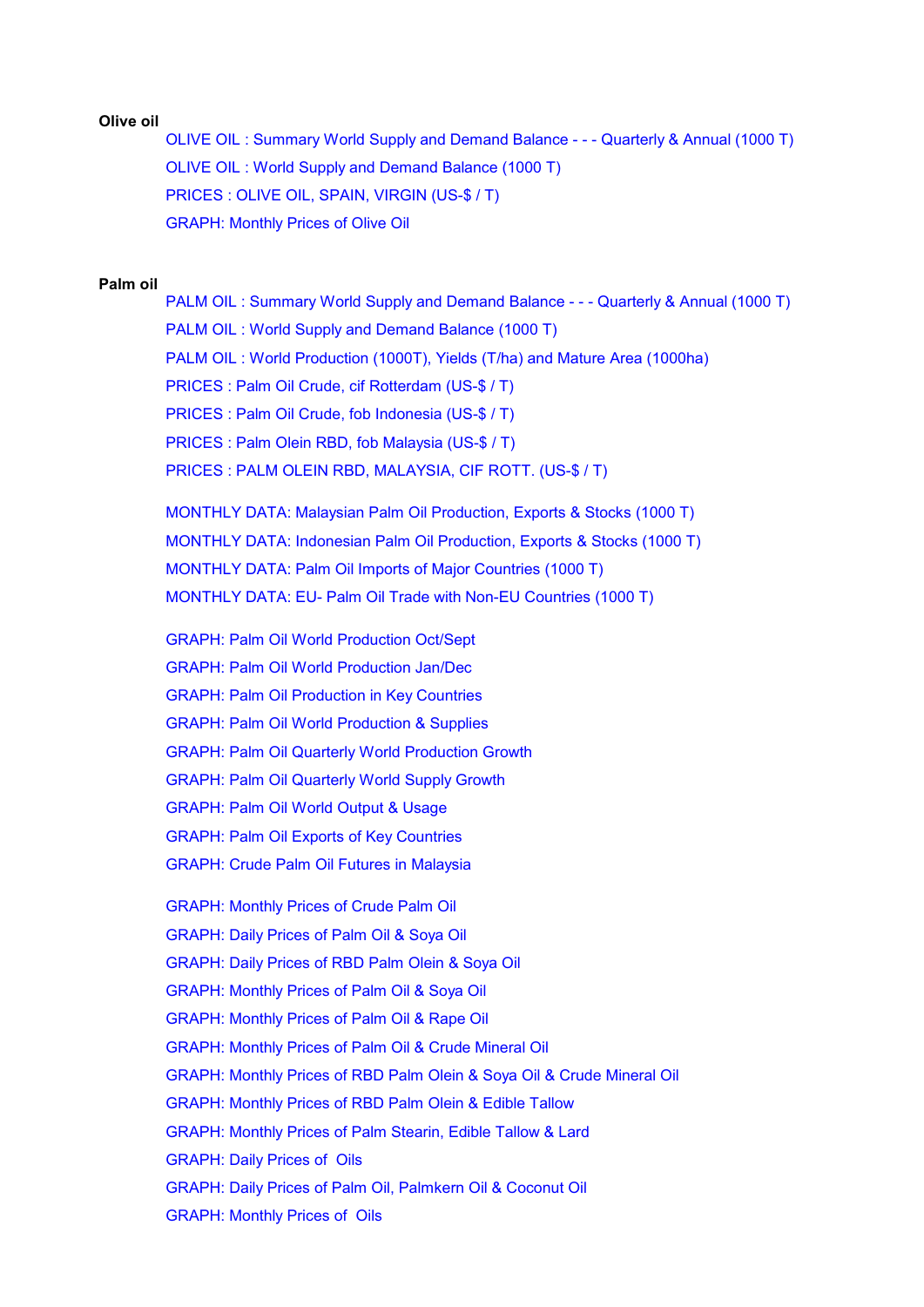[GRAPH: Monthly Prices of Palm Oil, Palmkern Oil & Coconut Oil](http://Stats/AN2639Zn.htm) [GRAPH: Daily Prices of Palm Oil & ICE Gas Oil](http://Stats/AN2639Zo.htm)

#### **Palmkern oil**

PALMKERNEL OIL : Summary [World Supply and Demand Balance - - - Quarterly & Annual \(1000 T\)](http://Stats/AN26591.HTM) [PALMKERNEL OIL : World Supply and Demand Balance \(1000 T\)](http://Stats/AN26592.HTM) [PRICES : Palmkern Oil, cif Rotterdam \(US-\\$ / T\)](http://Stats/AN2659D.HTM)

[MONTHLY DATA: Malaysian Palmkernel Oil Production, Exports](http://Stats/AN2659X1.HTM) & Stocks (1000 T)

[GRAPH: Lauric Oils World Output & Exports](http://Stats/AN2659Ya.htm) [GRAPH: Lauric Oils World Consumption](http://Stats/AN2659Yb.htm) [GRAPH: Daily Prices of Palmkern Oil, Palm Oil & Coconut Oil](http://Stats/AN2659Za.htm) [GRAPH: Monthly Prices of Palmkern Oil, Palm Oil & Coconut Oil](http://Stats/AN2659Zb.htm)

#### **Coconut oil**

[COCONUT OIL : Summary World Supply and Demand Balance - - - Quarterly & Annual \(1000 T\)](http://Stats/AN26891.HTM) 1 [COCONUT OIL : World Supply and Demand Balance \(1000 T\)](http://Stats/AN26892.HTM) [PRICES : Coconut Oil, cif Rotterdam \(US-\\$ / T\)](http://Stats/AN2689D.HTM) D

[MONTHLY DATA: Coconut Oil Exports of Major Countries \(1000 T\)](http://Stats/AN2689X1.HTM)

[GRAPH: Lauric Oils World Output & Exports](http://Stats/AN2689Ya.htm) [GRAPH: Lauric Oils World Consumption](http://Stats/AN2689Yb.htm) [GRAPH: Daily Prices of Coconut Oil, Palm Oil & Palmkern Oil](http://Stats/AN2689Za.htm) [GRAPH: Monthly Prices of Coconut Oil, Palm Oil & Palmkern Oil](http://Stats/AN2689Zb.htm)

#### **Butter,as fat**

[BUTTER,FAT BASIS : Summary World Supply and Demand Balance - Quarterly & Annual \(1000 T\)](http://Stats/AN26991.HTM) [BUTTER,FAT BASIS : World Supply and Demand Balance \(1000 T\)](http://Stats/AN26992.HTM)

# **Lard**

[LARD : Summary World Supply and Demand Balance - - - Quarterly & Annual \(1000 T\)](http://Stats/AN27091.HTM) [LARD : World Supply and Demand Balance \(1000 T\)](http://Stats/AN27092.HTM) [PRICES : LARD, EU, UNREFINED, 0.5% \(US-\\$ / T\)](http://Stats/AN2709D.HTM) [GRAPH: Monthly Prices of Lard, Palm Stearin & Edible Tallow](http://Stats/AN2709Za.htm)

#### **Fish oil**

[FISH OIL : Summary World Supply and Demand Balance - - - Quarterly & Annual \(1000 T\)](http://Stats/AN27291.HTM) [FISH OIL : World Supply and Demand Balance \(1000 T\)](http://Stats/AN27292.HTM) [PRICES : Fish Oil, any origin, cif Europe \(US-\\$ / T\)](http://Stats/AN2729D.HTM) [PRICES : Fish oil, Peru, fob \(US-\\$ / T\)](http://Stats/AN2729E.HTM)

[MONTHLY DATA: Fish Oil Production in Major Countries \(1000 T\)](http://Stats/AN2729X1.HTM)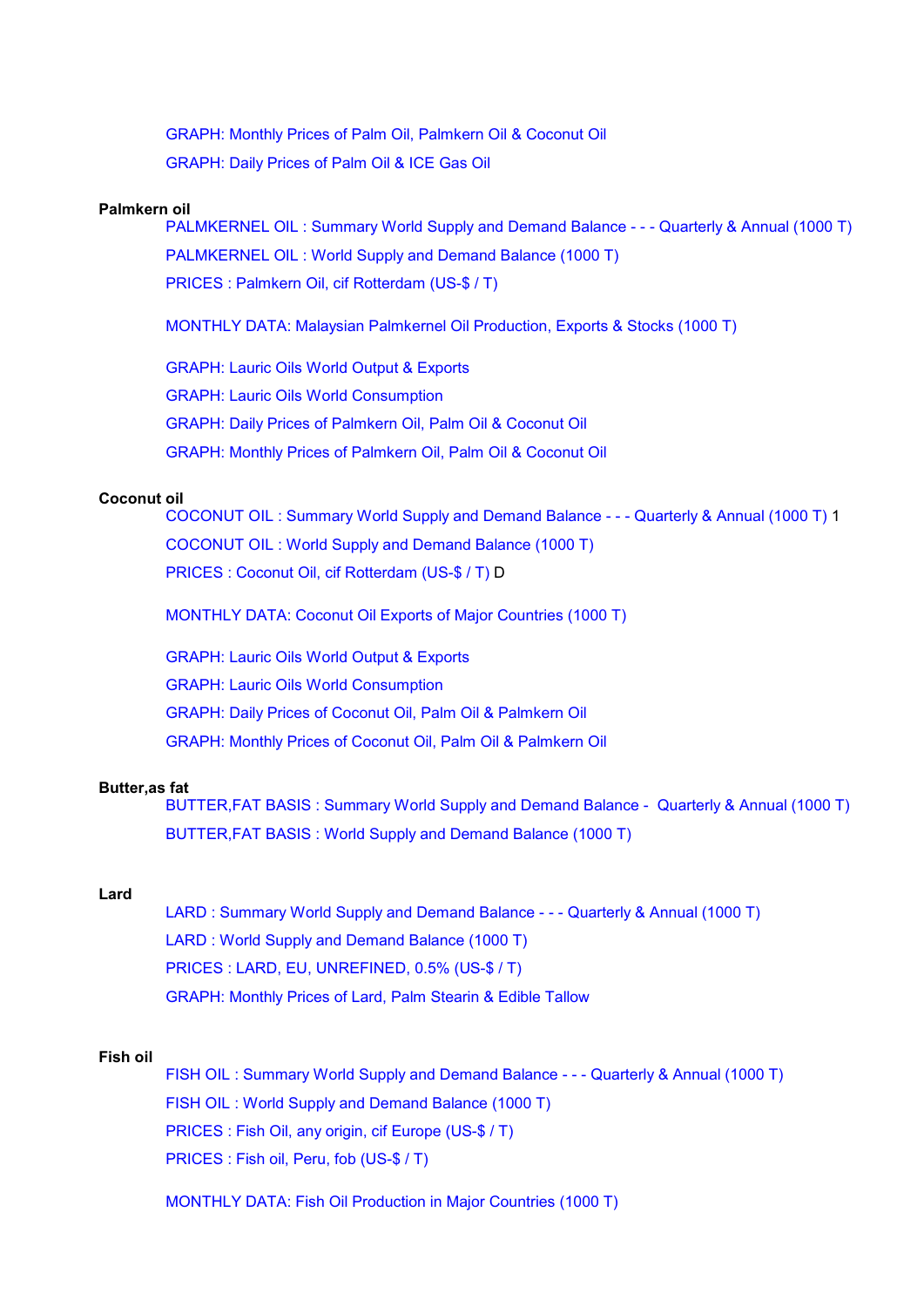[MONTHLY DATA: Fish Oil Exports of Major Countries \(1000 T\)](http://Stats/AN2729X2.HTM)

[GRAPH: Fish Oil World Production & Exports](http://Stats/AN2729Ya.htm) [GRAPH: Monthly Prices of Fish Oil & Soya Oil](http://Stats/AN2729Za.htm) [GRAPH: Monthly Prices of Fish Oil & Rape Oil](http://Stats/AN2729Zb.htm)

## **Linseed oil**

[LINSEED OIL : Summary World Supply and Demand Balance - - - - Quarterly & Annual \(1000 T\)](http://Stats/AN27791.HTM) [LINSEED OIL : World Supply and Demand Balance \(1000 T\)](http://Stats/AN27792.HTM) [PRICES : LIN OIL,ANY ORIG,EX-TANK ROTT](http://Stats/AN2779D.HTM) (US-\$ / T) [GRAPH: Monthly Prices of Linseed Oil & Soya Oil](http://Stats/AN2779Za.htm)

## **Castor oil**

[CASTOR OIL : Summary World Supply and Demand Balance - - - Quarterly & Annual \(1000 T\)](http://Stats/AN27891.HTM) [CASTOR OIL : World Supply and Demand Balance \(1000 T\)](http://Stats/AN27892.HTM) [PRICES : CASTOR OIL,ANY OR,EX-TANK ROTT \(US-\\$ / T\)](http://Stats/AN2789D.HTM) [GRAPH: Castor Oil World Exports](http://Stats/AN2789Ya.htm) [GRAPH: Castor Oil World Imports & Usage](http://Stats/AN2789Yb.htm) [GRAPH: Castor Oil Imports & Usage of China](http://Stats/AN2789Yc.htm) [GRAPH: Monthly Prices of Castor Oil](http://Stats/AN2789Za.htm) [GRAPH: Monthly Prices of Castor Oil & Soya Oil](http://Stats/AN2789Zb.htm)

# **Tallow&Grease**

[TALLOW & GREASES : Summary World Supply and Demand Balance - Quarterly & Annual \(1000 T\)](http://Stats/AN29091.HTM) [TALLOW & GREASES : World Supply and Demand Balance \(1000 T\)](http://Stats/AN29092.HTM) [PRICES : TALLOW, US, BLEACHABLE FANCY, CIF ROTTERDAM \(US-\\$ / T\)](http://Stats/AN2909D.HTM) [PRICES : TALLOW, EDIBLE, US, FOB GULF \(US-\\$ / T\)](http://Stats/AN2909E.HTM) [GRAPH: Monthly Prices of Edible Tallow & RBD Palm Olein](http://Stats/AN2909Za.htm) [GRAPH: Monthly Prices of Edible Tallow, Palm Stearin & Lard](http://Stats/AN2909Zb.htm)

#### **Biodiesel**

Biodiesel: World Production, Feedstock [Use and Selected Data for Major Countries](file:///|/pdf/biodiesel.pdf) [U.S.A.: Trade of Biodiesel \(a\) \(1000 T\)](http://Stats/AN29495.HTM) [ARGENTINA: Exports of](http://Stats/AN29496.HTM) Biodiesel (1000 T) [PERU: Imports of Biodiesel \(1000 T\)](http://Stats/AN29497.HTM) BRAZIL: Exports [of Biodiesel \(1000 T\)](http://Stats/AN29498.HTM) [INDONESIA: Exports of Biodiesel \(1000 T\)](http://Stats/AN29499.HTM) [GRAPH: World Biodiesel Production](http://Stats/AN2949Ya.htm) [GRAPH: Biodiesel Production of Key Countries](http://Stats/AN2949Yb.htm) [GRAPH: Biodiesel Use of Major Feedstock](http://Stats/AN2949Yc.htm)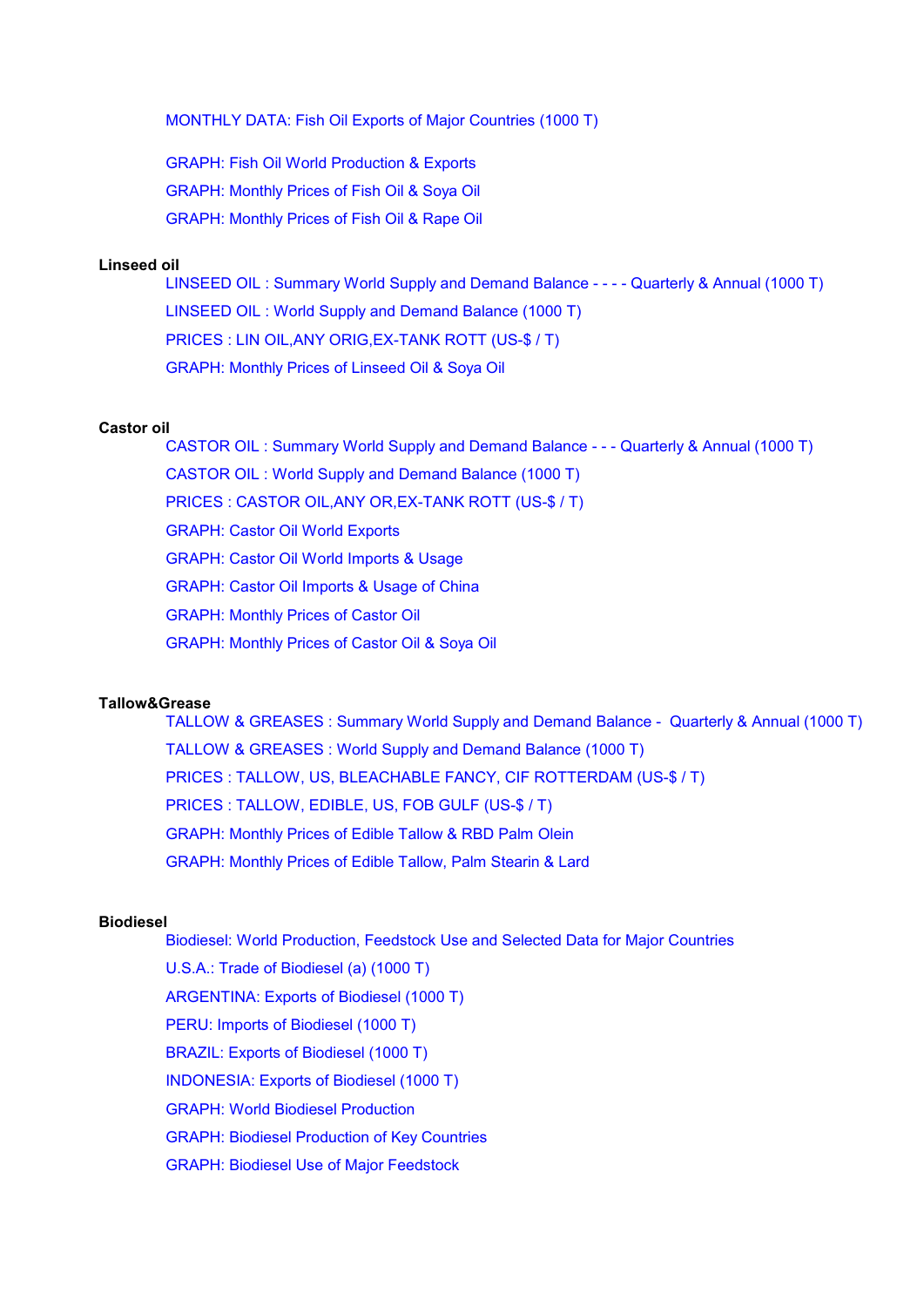#### **17 Oils & Fats**

[17 OILS & FATS : Summary World Supply and Demand Balance - - - Quarterly & Annual \(1000 T\)](http://Stats/AN29991.HTM) [17 OILS & FATS : World Balance, by Country \(1000 T\)](http://Stats/AN29992.HTM)

GRAPH: 17 Oils [& Fats World Production](http://Stats/AN2999Ya.htm) GRAPH: 17 Oils [& Fats World Production of Key Oils](http://Stats/AN2999Yb.htm) GRAPH: 17 Oils [& Fats World Opening Stocks of Key Oils](http://Stats/AN2999Yc.htm) GRAPH: 17 Oils [& Fats World Production of Major Oils](http://Stats/AN2999Yd.htm) GRAPH: 17 Oils [& Fats World Production & Supplies](http://Stats/AN2999Ye.htm) GRAPH: 17 Oils [& Fats World Production & Usage](http://Stats/AN2999Yf.htm) GRAPH: 17 Oils [& Fats Surplus/Deficit of Production vs. Usage](http://Stats/AN2999Yg.htm) GRAPH: 17 Oils [& Fats World Exports of Major Oils](http://Stats/AN2999Yh.htm) GRAPH: 17 Oils [& Fats Exports of Major Countries](http://Stats/AN2999Yi.htm) GRAPH: 17 Oils [& Fats Quarterly World Exports](http://Stats/AN2999Yj.htm) GRAPH: 17 Oils [& Fats World Consumption](http://Stats/AN2999Yk.htm) GRAPH: 17 Oils [& Fats Annual Change in World Usage](http://Stats/AN2999Yl.htm) GRAPH: 17 Oils [& Fats World Usage by Category](http://Stats/AN2999Ym.htm) GRAPH: 17 Oils [& Fats Growth of World Consumption](http://Stats/AN2999Yn.htm) GRAPH: 17 Oils [& Fats World Stocks and Stocks/Usage](http://Stats/AN2999Yo.htm) GRAPH: 17 Oils [& Fats Stocks/Usage Ratios of Major Oils](http://Stats/AN2999Yp.htm)

#### **Statistics for 12 Major Oilmeals**



## **Soybean meal**

SOYBEAN MEAL : Summary World Supply [and Demand Balance - - - Quarterly & Annual \(1000 T\)](http://Stats/AN33991.HTM) [SOYBEAN MEAL : World Supply and Demand Balance \(1000 T\)](http://Stats/AN33992.HTM) [PRICES : SOYA MEAL,/%, HAMBURG, FOB EX-MILL \(US-\\$ / T\)](http://Stats/AN3399D.HTM) [PRICES : Soya pellets, %, Brazil, fob \(US-\\$ / T\)](http://Stats/AN3399E.HTM) [PRICES : Soya pellets, %,Argentina, fob \(US-\\$ / T\)](http://Stats/AN3399F.HTM) [PRICES : Soya Meal, Argentina, cif Rotterdam](http://Stats/AN3399G.HTM) (US-\$ / T) [PRICES : Soya Pellets, Brazil, cif Rotterdam \(US-\\$ / T\)](http://Stats/AN3399H.HTM) [PRICES : SOYA MEAL, YELLOW %, EX-KANDLA FAS \(US-\\$ / T\)](http://Stats/AN3399J.HTM) [MONTHLY DATA: Soybean Meal Production of Major Countries](http://Stats/AN3399X1.HTM) (1000 T) [MONTHLY DATA: Soybean Meal Exports of Major Countries \(1000 T\)](http://Stats/AN3399X2.HTM) [MONTHLY DATA: Soybean Meal Stocks of](http://Stats/AN3399X3.HTM) Major Countries (1000 T) [GRAPH: World Production of Soya Meal & 11 Other Oilmeals](http://Stats/AN3399Ya.htm)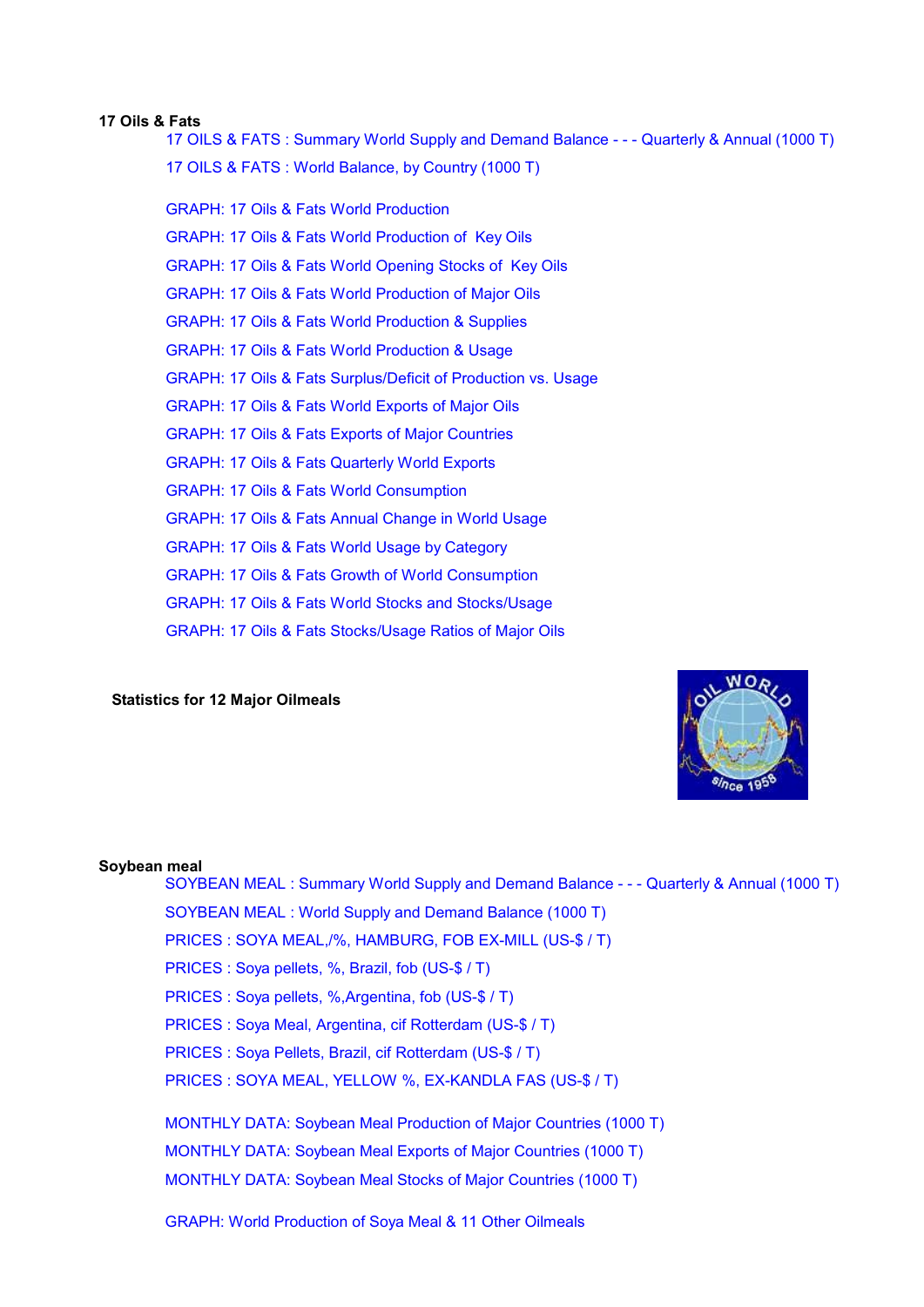[GRAPH: World Production of Soya Meal & 11 Other Oilmeals \(change\)](http://Stats/AN3399Yb.htm) [GRAPH: World Disappearance of Soya Meal and 1 Oilmeals \(change\)](http://Stats/AN3399Yc.htm) [GRAPH: Soya Meal World Disappearance \(change\)](http://Stats/AN3399Yd.htm) [GRAPH: Soya Meal Usage in Key Countries](http://Stats/AN3399Ye.htm) [GRAPH: Soya Meal World Exports & Dominance of Argentina](http://Stats/AN3399Yf.htm) [GRAPH: Soya Meal Exports of](http://Stats/AN3399Yg.htm) Major Countries [GRAPH: Soya Meal World Ending Stocks](http://Stats/AN3399Yh.htm)

[GRAPH: CBOT Daily Soya Meal Futures](http://Stats/AN3399Za.htm) GRAPH: Weekly [Prices of Soya Pellets, Argentina](http://Stats/AN3399Zb.htm) GRAPH: Monthly [Prices of Soya Meal, Argentina](http://Stats/AN3399Zc.htm) GRAPH: Monthly [Prices of Soya Meal, Brazil](http://Stats/AN3399Zd.htm) GRAPH: Monthly [Prices of Soya Meal, Brazil, in US-\\$ & EUR](http://Stats/AN3399Ze.htm) GRAPH: Weekly [Prices of Soya Meal & Rape Meal](http://Stats/AN3399Zf.htm) GRAPH: Monthly [Prices of Soya Meal & Premiums to Rape Meal](http://Stats/AN3399Zg.htm) GRAPH: Monthly [Prices of Soya Meal & Fish Meal in Europe](http://Stats/AN3399Zh.htm) GRAPH: Monthly [Prices of Oilmeals](http://Stats/AN3399Zi.htm)

#### **Cotton meal**

[COTTONSEED MEAL : Summary World Supply and Demand Balance - - - Quarterly & Annual \(1000 T\)](http://Stats/AN34291.HTM) [COTTONSEED MEAL : World Supply and Demand Balance \(1000 T\)](http://Stats/AN34292.HTM)

#### **Groundnut meal**

[GROUNDNUT MEAL : Summary World Supply and Demand Balance - - - Quarterly & Annual \(1000 T\)](http://Stats/AN34491.HTM) [GROUNDNUT MEAL : World Supply and Demand Balance \(1000 T\)](http://Stats/AN34492.HTM)

#### **Sunflower meal**

[SUNFLOWER MEAL : Summary World Supply and Demand Balance - - - Quarterly & Annual \(1000 T\)](http://Stats/AN34791.HTM) [SUNFLOWER MEAL : World Supply and Demand Balance \(1000 T\)](http://Stats/AN34792.HTM) [PRICES : Sunflower Meal, Ukraine, DAF \(US-\\$ / T\)](http://Stats/AN3479D.HTM)

[MONTHLY DATA: Sunflower Meal Exports](http://Stats/AN3479X1.HTM) of Major Countries (1000 T)

[GRAPH: Sunflower Meal World Production & Usage](http://Stats/AN3479Ya.htm)

GRAPH: Monthly [Prices of Oilmeals](http://Stats/AN3479Za.htm)

#### **Rapeseed meal**

[RAPESEED MEAL : Summary World Supply and Demand Balance - - - Quarterly & Annual \(1000 T\)](http://Stats/AN34991.HTM) [RAPESEED MEAL : World Supply and Demand Balance \(1000 T\)](http://Stats/AN34992.HTM)

[PRICES : Rapeseed Meal, Hamburg, ex-mill \(US-\\$ / T\)](http://Stats/AN3499D.HTM)

[MONTHLY DATA: Rapeseed Meal Exports](http://Stats/AN3499X1.HTM) of Major Countries (1000 T)

GRAPH: Rapeseed Meal [World Production & Usage](http://Stats/AN3499Ya.htm)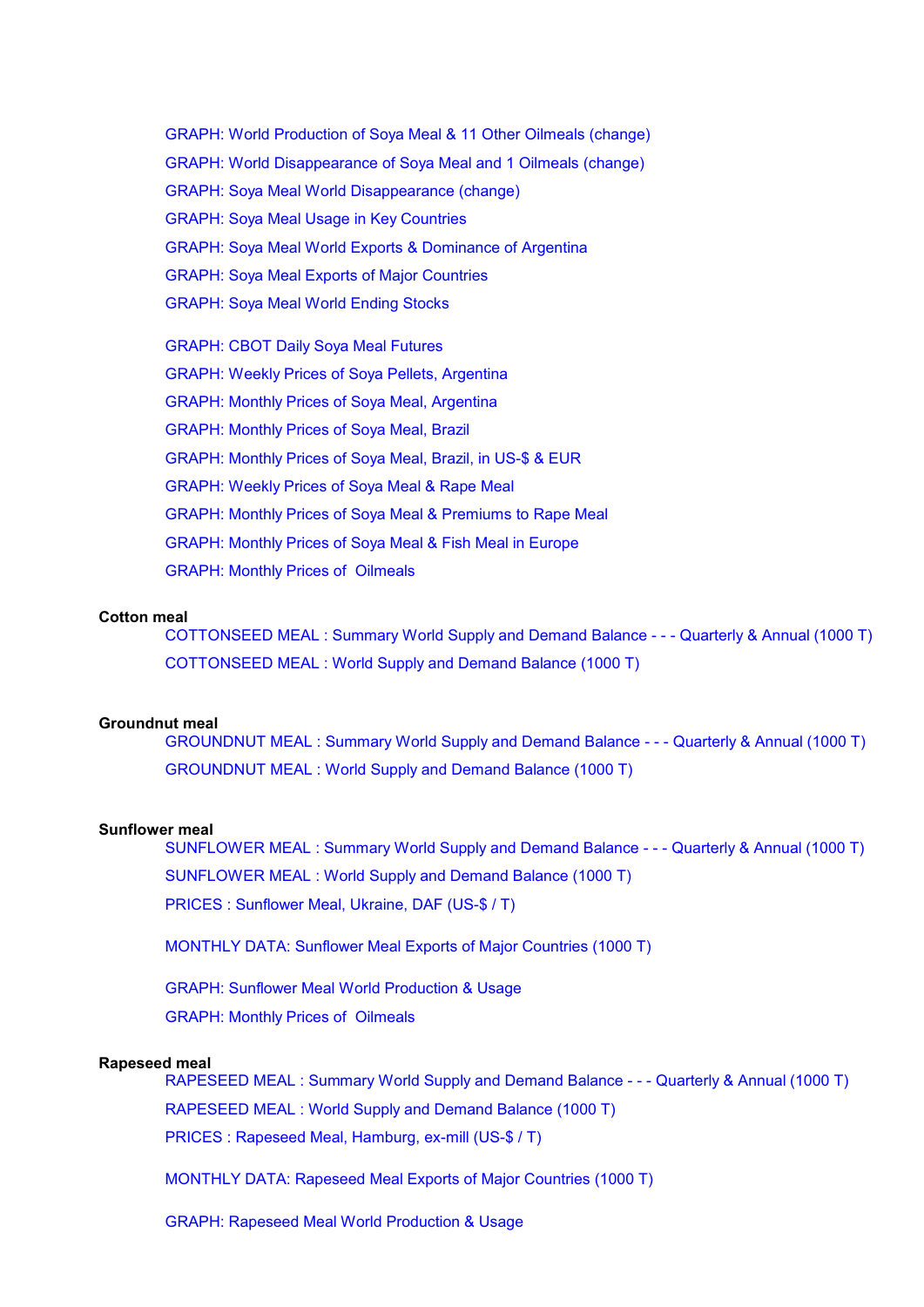GRAPH: Monthly [Prices of Rape Meal, Hamburg](http://Stats/AN3499Za.htm) GRAPH: Weekly [Prices of Rape Meal & Soya Meal](http://Stats/AN3499Zb.htm) GRAPH: Monthly [Prices of Soya Meal & Premiums to Rape Meal](http://Stats/AN3499Zc.htm) GRAPH: Monthly [Prices of Oilmeals](http://Stats/AN3499Zd.htm)

#### **Sesame meal**

[SESAME MEAL : Summary World Supply and Demand Balance - - - Quarterly & Annual \(1000 T\)](http://Stats/AN35491.HTM) [SESAME MEAL : World Supply and Demand Balance \(1000 T\)](http://Stats/AN35492.HTM)

#### **Corngerm meal**

[CORNGERM MEAL : Summary World Supply and Demand Balance - - - Quarterly & Annual \(1000 T\)](http://Stats/AN35691.HTM) [CORNGERM MEAL : World Supply](http://Stats/AN35692.HTM) and Demand Balance (1000 T)

#### **Corngl.feed**

[CORNGLUTENFEED : Summary World Supply and Demand Balance - - - Quarterly & Annual \(1000 T\)](http://Stats/AN35791.HTM) [CORNGLUTENFEED : World Supply and Demand Balance \(1000 T\)](http://Stats/AN35792.HTM)

# **Palmkern meal**

[PALMKERNEL MEAL : Summary World Supply and Demand Balance - - - Quarterly & Annual \(1000 T\)](http://Stats/AN36591.HTM) [PALMKERNEL MEAL : World Supply and Demand Balance \(1000 T\)](http://Stats/AN36592.HTM) [PRICES : Palmkern Expellers, 21/23%, cif Rotterdam \(US-\\$ / T\)](http://Stats/AN3659D.HTM)

[MONTHLY DATA: Palmkernel Meal Exports of Major Countries \(1000 T\)](http://Stats/AN3659X1.HTM)

GRAPH: Monthly [Prices of Palmkern Meal &](http://Stats/AN3659Za.htm) Copra Meal

### **Copra meal**

[COPRA MEAL : Summary World Supply and Demand Balance - - - Quarterly & Annual](http://Stats/AN36891.HTM) (1000 T) [COPRA MEAL : World Supply and Demand Balance \(1000 T\)](http://Stats/AN36892.HTM) [PRICES : Copra Expeller Pellets, Philippines, Domestic \(US-\\$ / T\)](http://Stats/AN3689D.HTM) GRAPH: Monthly [Prices of Copra Meal & Palmkern Meal](http://Stats/AN3689Za.htm)

## **Linseed meal**

[LINSEED MEAL : Summary World Supply and Demand Balance - - - Quarterly & Annual \(1000 T\)](http://Stats/AN37791.HTM) [LINSEED MEAL : World Supply and Demand Balance \(1000 T\)](http://Stats/AN37792.HTM) [PRICES : LINSEED EXPELLERS, MIN.1% PROFAT, FOT](http://Stats/AN3779D.HTM) BELGIUM (US-\$ / T)

#### **Fish meal**

[FISH MEAL : Summary World Supply and Demand Balance - - - Quarterly](http://Stats/AN39591.HTM) & Annual (1000 T) [FISH MEAL : World Supply and Demand Balance \(1000 T\)](http://Stats/AN39592.HTM) [PRICES : Fish Meal, 64/65%, Bremen fca \(US-\\$ / T\)](http://Stats/AN3959D.HTM) [PRICES : Fish Meal, Peru FAQ, fob \(US-\\$ / T\)](http://Stats/AN3959E.HTM) [PRICES : Fish Meal Peru, fob Super Prime \(US-\\$ / T\)](http://Stats/AN3959F.HTM)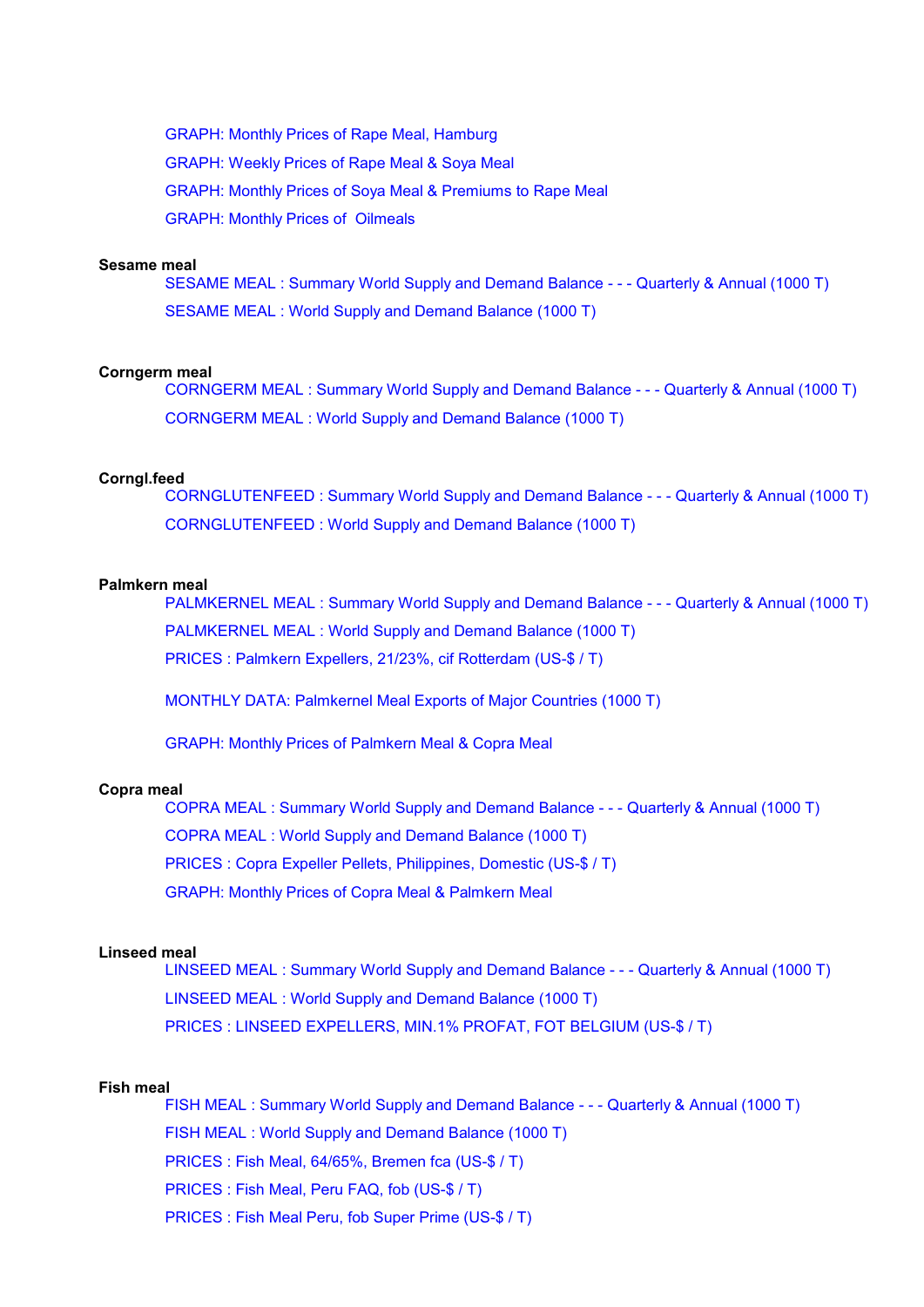[MONTHLY DATA: Fish Meal Production of Major Countries \(1000 T\)](http://Stats/AN3959X1.HTM) [MONTHLY DATA: Fish Meal Exports of Major Countries \(1000 T\)](http://Stats/AN3959X2.HTM) [MONTHLY DATA: Fish Meal Stocks of Major Countries \(1000 T\)](http://Stats/AN3959X3.HTM)

[GRAPH: Fish Meal Production in Key Countries](http://Stats/AN3959Ya.htm) [GRAPH: Fish Meal World Imports & Dominance of China](http://Stats/AN3959Yb.htm) [GRAPH: Fish Meal Usage in China & Rest of World](http://Stats/AN3959Yc.htm) GRAPH: Monthly [Prices of Fish Meal, Peru](http://Stats/AN3959Za.htm) GRAPH: Weekly [Prices of Fish Meal in Peru and Germany](http://Stats/AN3959Zb.htm) GRAPH: Monthly [Prices of Fish Meal & Soya Meal in Europe](http://Stats/AN3959Zc.htm)

# **12 Oilmeals**

[12 OILMEALS : Summary World Supply and](http://Stats/AN39991.HTM) Demand Balance - - - Quarterly & Annual (1000 T) [12 OILMEALS : World Balance, by Country](http://Stats/AN39992.HTM) (1000 T)

[GRAPH: 12 Oilmeals World Production](http://Stats/AN3999Ya.htm) [GRAPH: World Production of Soya Meal & 11 Other Oilmeals](http://Stats/AN3999Yb.htm) [GRAPH: World Production of Soya Meal and 11 Other Oilmeals \(change\)](http://Stats/AN3999Yc.htm) [GRAPH: World Disappearance of Soya Meal and 11 Oilmeals \(change\)](http://Stats/AN3999Yd.htm) [GRAPH: 12 Oilmeals Usage in Key](http://Stats/AN3999Ye.htm) Countries

# **Statistics for Other Commodities**

#### **Red and poultry meat**

[RED MEAT AND POULTRY MEAT : World](http://Stats/AN69091.HTM) Production ( Mn T ) [RED MEAT AND POULTRY MEAT : World](http://Stats/AN69092.HTM) Production, by Country (1000 T)

# **Statistics for EU-27**

# **Oilseeds**

- [EU-27 : Harvested Area, Yields and Production](http://Stats/AN04901.HTM)
- [EU-27 : Summary of Soybeans Supply & Demand \(1000 T\)](http://Stats/AN049102.HTM)
- [EU-27 : Soybean Supply & Demand, by Country](http://Stats/AN049103.HTM) (1000 T)
- [EU-27 : Summary of Rapeseed Supply & Demand \(1000 T\)](http://Stats/AN049104.HTM)
- [EU-27 : Rapeseed Supply & Demand , by](http://Stats/AN049105.HTM) Country (1000 T)
- [EU-27 : Summary of Sunseed Supply & Demand \(1000 T\)](http://Stats/AN049106.HTM)
- [EU-27 : Sunseed Supply and Demand, by Country \(1000 T\)](http://Stats/AN049107.HTM)
- [EU-27 : Summary of Linseed Supply & Demand \(1000 T\)](http://Stats/AN049108.HTM)
- [EU-27 : Linseed Supply & Demand, by Country](http://Stats/AN049109.HTM) (1000 T)
- EU-27 : Crushings of [Oilseeds, by Country and Commodities \(1000 T\)](http://Stats/AN049110.HTM)

[EU-27 : Crushings of Oilseeds \(1000 T\)](http://Stats/AN049111.HTM)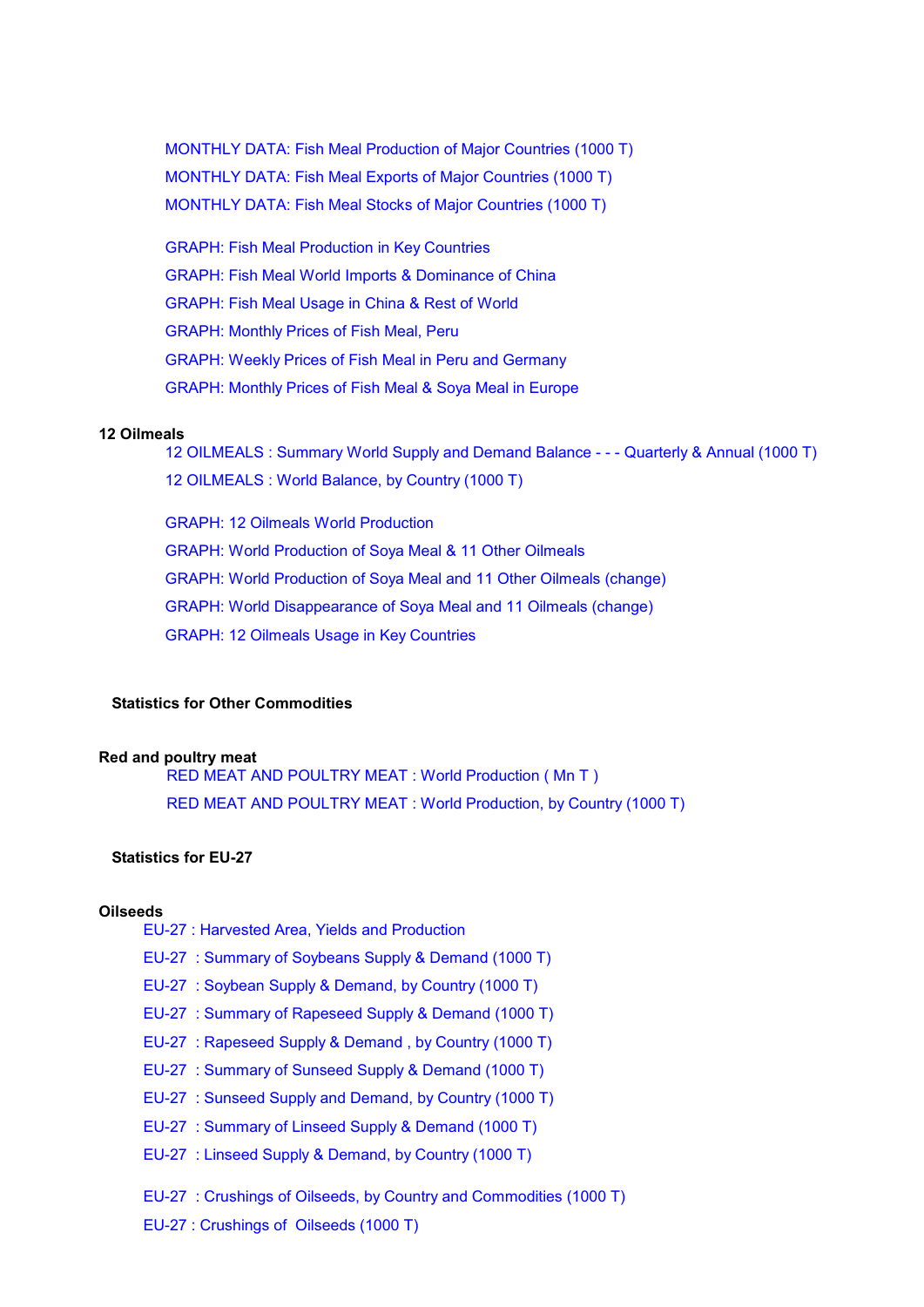- EU-27 : Imports [of Rapeseed from 3rd Countries \(1000 T\)](http://Stats/AN049115.HTM)
- [EU-27 : Exports of Rapeseed to 3rd Countries \(1000 T\)](http://Stats/AN049116.HTM)
- [EU-27 : Imports of Soybeans from 3rd Countries \(1000 T\)](http://Stats/AN049117.HTM)
- [EU-27 : Exports of Soybeans to 3rd Countries](http://Stats/AN049118.HTM) (1000 T)
- [EU-27 : Imports of Sunflowerseed from 3rd Countries \(1000 T\)](http://Stats/AN049119.HTM)
- [EU-27 : Exports of Sunflowerseed to 3rd Countries \(1000 T\)](http://Stats/AN049120.HTM)
- [GRAPH: EU-27 Production of Oilseeds](http://Stats/AN049125.htm)
- [GRAPH: EU-27 Crushings of Oilseeds](http://Stats/AN049126.htm)

#### **Oils & Fats**

- EU-27 : Balance of [Oils and Fats \(1000 T\)](http://Stats/AN049201.HTM)
- [EU-27 : Production of Oils/Fats, by Country and Commodities \(1000 T\)](http://Stats/AN049202.HTM)
- [EU-27 : Trade with rd Countries for Oils & Fats, by Country](http://Stats/AN049203.HTM) and Commodities (1000 T)
- [EU-27 : Exports of Soybean Oil to 3rd Countries](http://Stats/AN049204.HTM) (1000 T)
- [EU-27 : Imports of Soybean Oil from 3rd Countries \(1000 T\)](http://Stats/AN049205.HTM)
- [EU-27 : Exports of Sunflower Oil to 3rd Countries \(1000 T\)](http://Stats/AN049206.HTM)
- [EU-27 : Imports of Sunflower Oil from 3rd Countries \(1000 T\)](http://Stats/AN049207.HTM)
- [EU-27 : Exports of Rapeseed Oil to 3rd Countries \(1000 T\)](http://Stats/AN049208.HTM)
- [EU-27 : Imports of Rapeseed Oil from 3rd Countries \(1000 T\)](http://Stats/AN049209.HTM)
- [EU-27 : Imports of Palm Oil from 3rd Countries \(1000 T\)](http://Stats/AN049210.HTM)
- [EU-27 : Imports of Palmkernel Oil](http://Stats/AN049211.HTM) from 3rd Countries (1000 T)
- [EU-27 : Imports of Coconut Oil from 3rd Countries \(1000 T\)](http://Stats/AN049212.HTM)
- [EU-27 : Imports of Fish Oil from](http://Stats/AN049213.HTM) 3rd Countries (1000 T)
- [EU-27 : Exports of Fish Oil to 3rd Countries \(1000 T\)](http://Stats/AN049214.HTM)
- [GRAPH: EU-27 Domestic Production & Usage of 17 Oils & Fats](http://Stats/AN049220.htm)
- [GRAPH: EU-27 Consumption of 17 Oils & Fats](http://Stats/AN049221.htm)
- [GRAPH: EU-27 Soya Oil Trade with 3rd Countries](http://Stats/AN049222.htm)
- [GRAPH: EU-27 Rapeseed Oil](http://Stats/AN049223.htm) Trade with 3rd Countries
- **Oilmeals** [EU-27 : Balance of](http://Stats/AN049301.HTM) Oilmeals (1000 T)
- [EU-27 : Production of 12 Oilmeals, by Country and Commodities \(1000 T\)](http://Stats/AN049302.HTM)
- [EU-27 : Trade with 3rd Countries for Oilmeals, by](http://Stats/AN049303.HTM) Country and Commodities (1000 T)
- [EU-27 : Imports of Soybean Meal from 3rd Countries \(1000 T\)](http://Stats/AN049304.HTM)
- [EU-27 : Exports of Soybean Meal](http://Stats/AN049305.HTM) to 3rd Countries (1000 T)
- [EU-27 : Imports of Sunflower Meal from 3rd Countries \(1000 T\)](http://Stats/AN049306.HTM)
- [EU-27 : Imports of Rapeseed Meal from 3rd Countries \(1000 T\)](http://Stats/AN049307.HTM)
- [EU-27 : Imports of Palmkernel Meal from 3rd \(1000 T\)](http://Stats/AN049308.HTM)
- [EU-27 : Imports of Fish Meal from 3rd Countries \(1000 T\)](http://Stats/AN049309.HTM)
- [EU-27 : Exports of Fish Meal to 3rd Countries](http://Stats/AN049310.HTM) (1000 T)
- [GRAPH: EU-27 Consumption of 12 Oilmeals](http://Stats/AN049315.htm)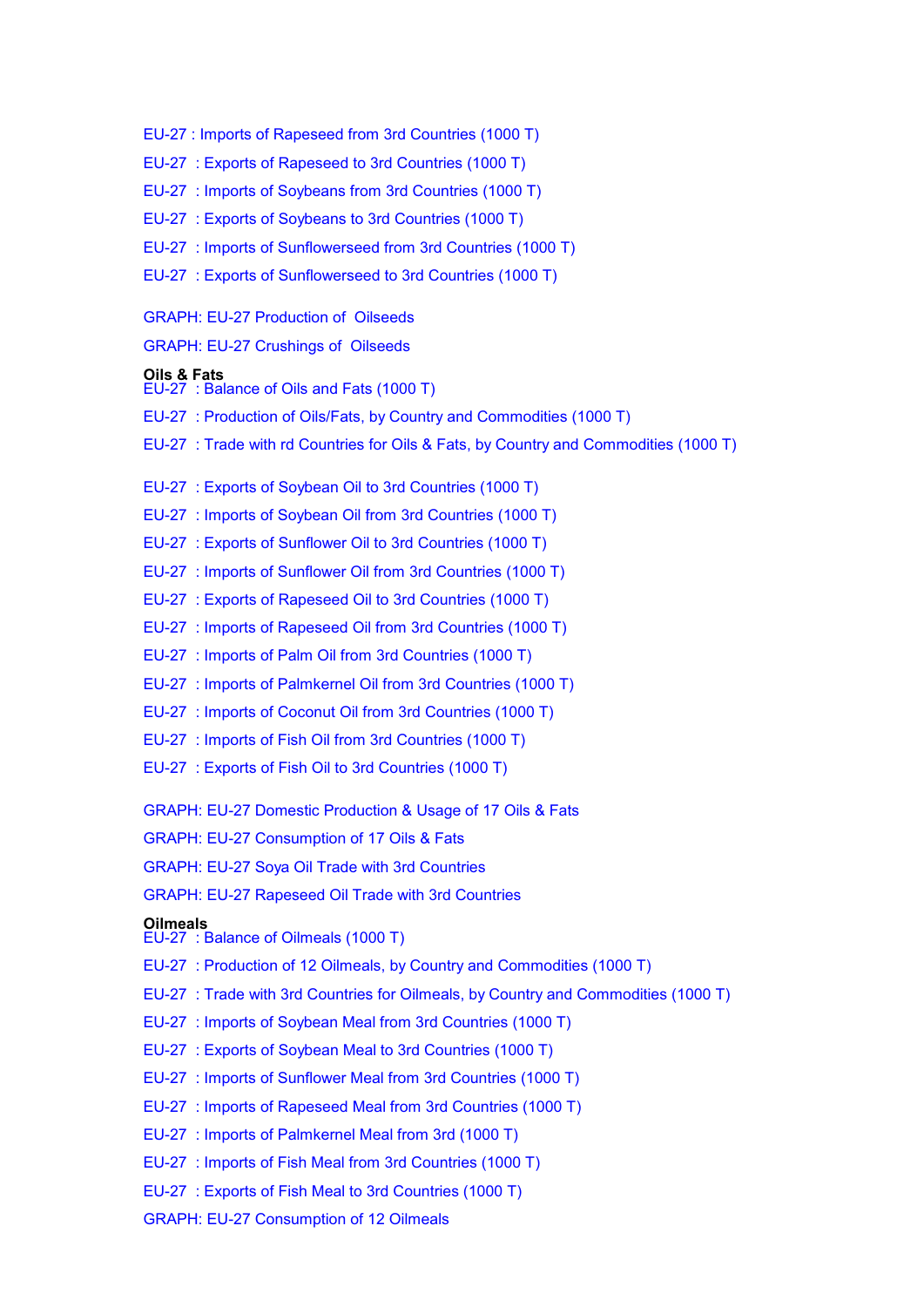# **Statistics for Other Europe / C.I.S.**

**U.K.**

- [U.K. : Harvested Area, Yields and Production](http://Stats/AN06300.HTM)
- [U.K.: Oilseed Crushings & Trade \(1000 T\)](http://Stats/AN06307.HTM)
- [U.K. : Balance of Oils and Fats \(1000 T\)](http://Stats/AN06308.HTM)
- [U.K. : Balance of Oilmeals \(1000 T\)](http://Stats/AN06309.HTM)
- [U.K.: Selected Imports, by Country \(1000 T\)](http://Stats/AN06365.HTM)
- [U.K.: Selected Exports, by Country \(1000 T\)](http://Stats/AN06366.HTM)

# **Norway**

- [NORWAY: Oilseed Crushings & Trade \(1000 T\)](http://Stats/AN07007.HTM)
- [NORWAY : Balance of Oils and Fats \(1000 T\)](http://Stats/AN07008.HTM)
- [NORWAY : Balance of Oilmeals \(1000 T\)](http://Stats/AN07009.HTM)
- [NORWAY: Selected Imports, by Country \(1000 T\)](http://Stats/AN07065.HTM)
- [NORWAY: Selected Exports, by](http://Stats/AN07066.HTM) Country (1000 T)

#### **Switzerland**

- [SWITZERLAND : Harvested Area, Yields and Production](http://Stats/AN08600.HTM)
- [SWITZERLAND: Oilseed Crushings & Trade \(1000 T\)](http://Stats/AN08607.HTM)
- [SWITZERLAND : Balance of Oils and Fats \(1000 T\)](http://Stats/AN08608.HTM)
- [SWITZERLAND : Balance of Oilmeals \(1000 T\)](http://Stats/AN08609.HTM)
- [SWITZERLAND: Selected Imports, by Country](http://Stats/AN08665.HTM) (1000 T)

#### **Bosnia-Herceg**

- [BOSNIA-HERCE : Balance of Oils and Fats \(1000 T\)](http://Stats/AN12508.HTM)
- [BOSNIA-HERCE : Balance of Oilmeals](http://Stats/AN12509.HTM) (1000 T)

#### **Macedonia**

- [MACEDONIA : Harvested Area, Yields and Production](http://Stats/AN12700.HTM)
- [MACEDONIA: Oilseed Crushings & Trade \(1000 T\)](http://Stats/AN12707.HTM)
- [MACEDONIA : Balance of Oils and Fats \(1000 T\)](http://Stats/AN12708.HTM)
- [MACEDONIA : Balance of Oilmeals \(1000 T\)](http://Stats/AN12709.HTM)
- [MACEDONIA: Imports & Exports of Oilseeds,Oils/Fats & Meals \(1000 T\)](http://Stats/AN12765.HTM)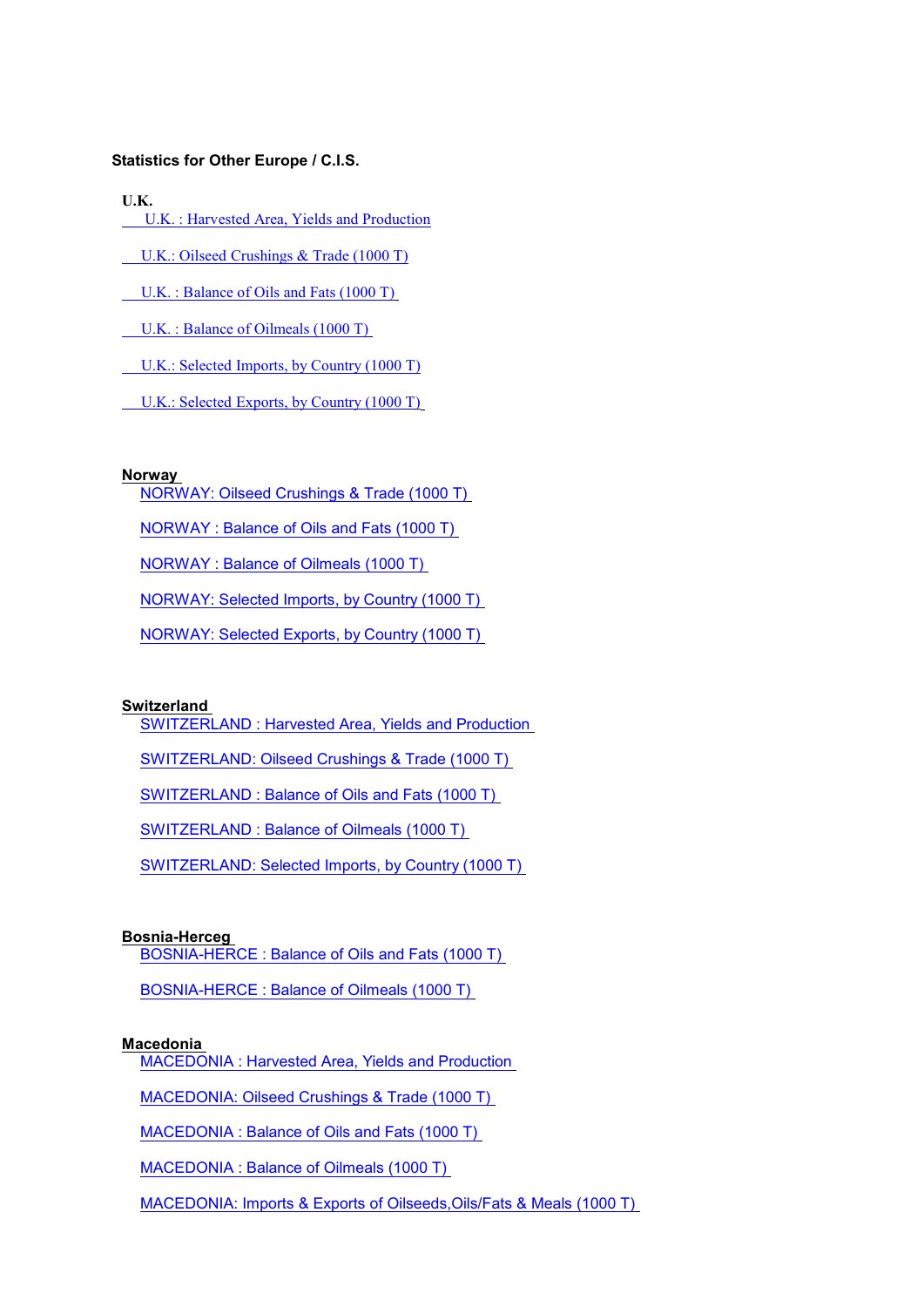# **Serbia/Monten**

[SERBIA/MONTE : Harvested Area, Yields and Production](http://Stats/AN13100.HTM)

[SERBIA/MONTE: Oilseed Crushings & Trade \(1000 T\)](http://Stats/AN13107.HTM)

[SERBIA/MONTE : Balance of Oils and Fats \(1000 T\)](http://Stats/AN13108.HTM)

[SERBIA/MONTE : Balance of Oilmeals \(1000 T\)](http://Stats/AN13109.HTM)

# **C.I.S.**

[SUNFLOWERSEED: Harvested Area, Yields](http://Stats/AN15003.HTM) and Production

[RAPESEED: Harvested Area, Yields and Production](http://Stats/AN15004.HTM)

[COTTONSEED: Harvested Area, Yields and Production](http://Stats/AN15005.HTM)

[LINSEED: Production & Exports](http://Stats/AN15007.HTM) (1000 T)

[GRAPH: C.I.S. Oilseed Production](http://Stats/AN150Za.htm)

[GRAPH: C.I.S. Production & Net Exports](http://Stats/AN150Zb.htm) of Sunflower Oil

[GRAPH: CIS Exports of Key Oilmeals](http://Stats/AN150Zc.htm)

# **Belarus**

[BELARUS : Harvested Area, Yields and Production](http://Stats/AN16500.HTM)

[BELARUS : Rapeseed Balance \(1000 T\)](http://Stats/AN16501.HTM)

[BELARUS: Oilseed Crushings & Trade \(1000 T\)](http://Stats/AN16507.HTM)

[BELARUS : Balance of Oils and Fats \(1000 T\)](http://Stats/AN16508.HTM)

[BELARUS : Balance of Oilmeals \(1000 T\)](http://Stats/AN16509.HTM)

[BELARUS: Imports & Exports of Oilseeds, Oils/Fats & Meals \(1000 T\)](http://Stats/AN16565.HTM)

# **Kazakhstan**

[KAZAKHSTAN : Harvested Area, Yields and Production](http://Stats/AN16900.HTM)

[KAZAKHSTAN : Cottonseed Balance \(1000 T\)](http://Stats/AN16901.HTM)

[KAZAKHSTAN : Sunflowerseed Balance \(1000 T\)](http://Stats/AN16902.HTM)

[KAZAKHSTAN: Linseed Balance \(1000 T\)](http://Stats/AN16903.HTM)

[KAZAKHSTAN: Oilseed Crushings & Trade \(1000 T\)](http://Stats/AN16907.HTM)

[KAZAKHSTAN : Balance of Oils and Fats](http://Stats/AN16908.HTM) (1000 T)

[KAZAKHSTAN : Balance of Oilmeals \(1000 T\)](http://Stats/AN16909.HTM)

[KAZAKHSTAN: Selected Imports, by Country \(1000 T\)](http://Stats/AN16965.HTM)

[KAZAKHSTAN: Selected Exports, by Country \(1000 T\)](http://Stats/AN16966.HTM)

**Moldova**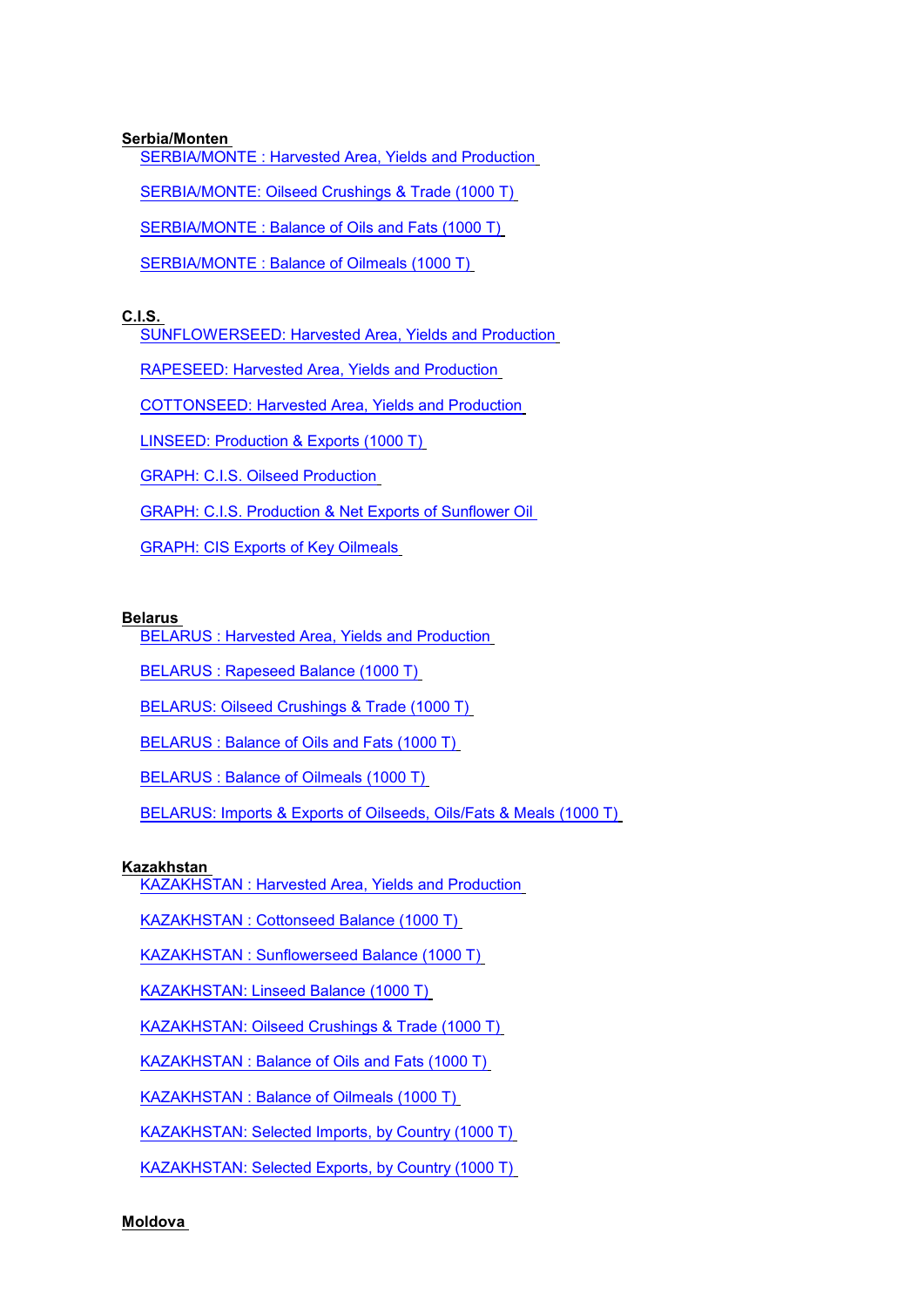[MOLDOVA : Harvested Area, Yields and Production](http://Stats/AN17300.HTM)

[MOLDOVA : Sunflowerseed Balance \(1000 T\)](http://Stats/AN17301.HTM)

[MOLDOVA: Oilseed Crushings & Trade \(1000 T\)](http://Stats/AN17307.HTM)

[MOLDOVA : Balance of Oils and Fats \(1000 T\)](http://Stats/AN17308.HTM)

[MOLDOVA : Balance of Oilmeals \(1000 T\)](http://Stats/AN17309.HTM)

# **Russia**

[RUSSIA : Harvested Area, Yields and Production](http://Stats/AN17500.HTM)

[RUSSIA: Sunflowerseed Balance \(1000 T\)](http://Stats/AN17501.HTM)

[RUSSIA: Soybean Balance \(1000 T\)](http://Stats/AN17502.HTM)

[RUSSIA: Rapeseed Balance \(1000 T\)](http://Stats/AN17503.HTM)

[RUSSIA: Linseed Balance \(1000 T\)](http://Stats/AN17504.HTM)

[RUSSIA: Oilseed Crushings & Trade \(1000 T\)](http://Stats/AN17507.HTM)

[RUSSIA : Balance of Oils and Fats \(1000 T\)](http://Stats/AN17508.HTM)

[RUSSIA : Balance of Oilmeals](http://Stats/AN17509.HTM) (1000 T)

[RUSSIA: Selected Imports, by Country \(1000 T\)](http://Stats/AN17565.HTM)

[RUSSIA: Selected Exports, by Country \(1000 T\)](http://Stats/AN17566.HTM)

## **Ukraine**

[UKRAINE : Harvested Area, Yields and Production](http://Stats/AN18100.HTM)

[UKRAINE: Sunflowerseed Balance \(1000 T\)](http://Stats/AN18101.HTM)

[UKRAINE: Rapeseed Balance \(1000 T\)](http://Stats/AN18103.HTM)

[UKRAINE: Soybean Balance \(1000 T\)](http://Stats/AN18104.HTM)

[UKRAINE: Linseed Balance \(1000 T\)](http://Stats/AN18105.HTM)

[UKRAINE: Oilseed Crushings & Trade \(1000 T\)](http://Stats/AN18107.HTM)

[UKRAINE : Balance of Oils and Fats \(1000 T\)](http://Stats/AN18108.HTM)

[UKRAINE : Balance of Oilmeals \(1000 T\)](http://Stats/AN18109.HTM)

[UKRAINE: Selected Imports, by Country \(1000 T\)](http://Stats/AN18165.HTM)

[UKRAINE: Selected Exports, by Country \(1000 T\)](http://Stats/AN18166.HTM)

#### **Uzbekistan**

[UZBEKISTAN : Harvested Area, Yields and Production](http://Stats/AN18200.HTM)

[UZBEKISTAN: Cottonseed Balance \(1000 T\)](http://Stats/AN18201.HTM)

[UZBEKISTAN: Oilseed Crushings & Trade \(1000 T\)](http://Stats/AN18207.HTM)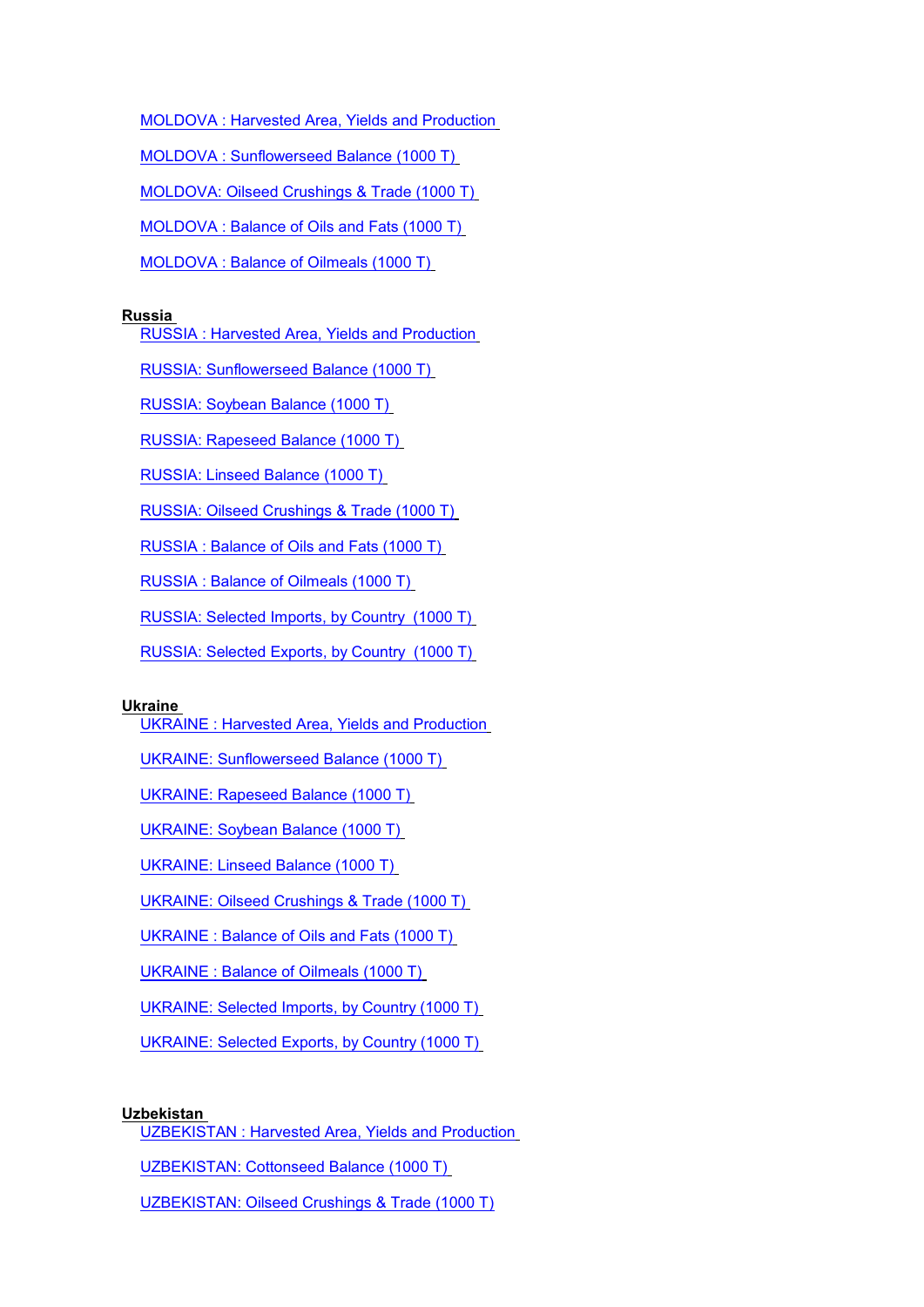[UZBEKISTAN : Balance of Oils and Fats \(1000 T\)](http://Stats/AN18208.HTM)

[UZBEKISTAN : Balance of Oilmeals \(1000 T\)](http://Stats/AN18209.HTM)

# **Statistics for Africa**

# **Algeria**

[ALGERIA: Oilseed Crushings & Trade \(1000 T\)](http://Stats/AN20407.HTM) ALGERIA : Balance of [Oils and Fats \(1000 T\)](http://Stats/AN20408.HTM) [ALGERIA : Balance of](http://Stats/AN20409.HTM) Oilmeals (1000 T)

# **Egypt**

[EGYPT : Harvested Area, Yields and Production](http://Stats/AN25200.HTM)

[EGYPT: Soybean Balance \(1000 T\)](http://Stats/AN25202.HTM)

[EGYPT: Oilseed Crushings & Trade \(1000 T\)](http://Stats/AN25207.HTM)

[EGYPT : Balance of Oils and Fats \(1000 T\)](http://Stats/AN25208.HTM)

[EGYPT : Balance of Oilmeals \(1000 T\)](http://Stats/AN25209.HTM)

#### **Morocco**

[MOROCCO : Harvested Area, Yields](http://Stats/AN33200.HTM) and Production

[MOROCCO: Oilseed Crushings & Trade \(1000 T\)](http://Stats/AN33207.HTM)

[MOROCCO : Balance of Oils and Fats \(1000 T\)](http://Stats/AN33208.HTM)

[MOROCCO : Balance of Oilmeals \(1000 T\)](http://Stats/AN33209.HTM)

#### **Nigeria**

[NIGERIA : Harvested Area, Yields and Production](http://Stats/AN34400.HTM)

[NIGERIA: Oilseed Crushings & Trade \(1000 T\)](http://Stats/AN34407.HTM)

[NIGERIA : Balance of Oils](http://Stats/AN34408.HTM) and Fats (1000 T)

[NIGERIA : Balance of Oilmeals \(1000 T\)](http://Stats/AN34409.HTM)

# **Senegal**

[SENEGAL : Harvested Area, Yields and Production](http://Stats/AN36000.HTM)

[SENEGAL: Groundnut Balance \(1000 T\)](http://Stats/AN36006.HTM)

[SENEGAL: Oilseed Crushings & Trade \(1000 T\)](http://Stats/AN36007.HTM)

[SENEGAL : Balance of Oils and Fats \(1000 T\)](http://Stats/AN36008.HTM)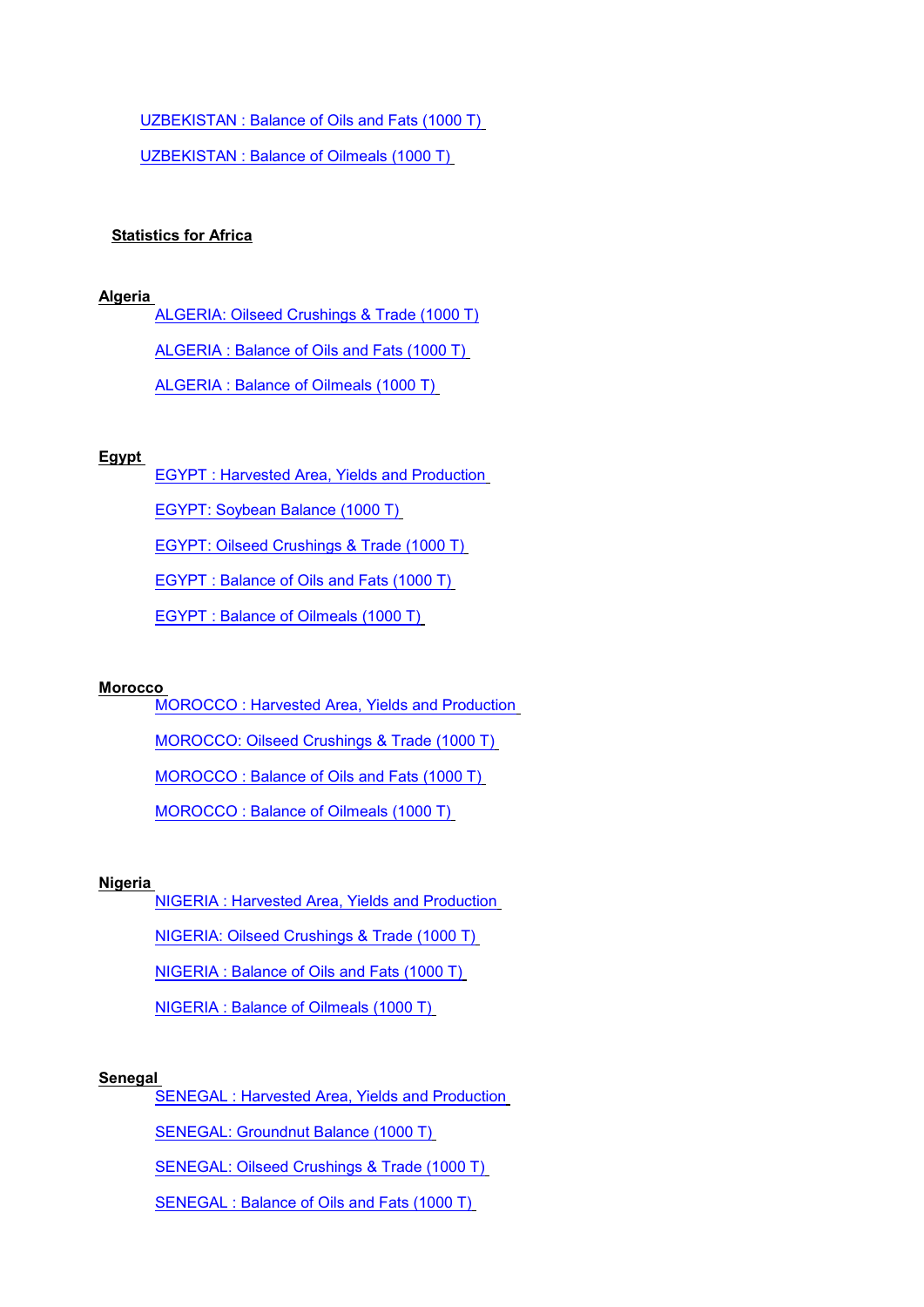[SENEGAL : Balance of Oilmeals \(1000 T\)](http://Stats/AN36009.HTM)

# **S.Africa,Republic**

[REP S.AFRICA : Harvested Area, Yields and Production](http://Stats/AN37200.HTM)

[REP S.AFRICA : Sunflowerseed Balance \(1000 T\)](http://Stats/AN37201.HTM)

[REP S.AFRICA : Soybean Balance \(1000 T\)](http://Stats/AN37202.HTM)

[REP S.AFRICA: Oilseed Crushings & Trade \(1000 T\)](http://Stats/AN37207.HTM)

[REP S.AFRICA : Balance of](http://Stats/AN37208.HTM) Oils and Fats (1000 T)

[REP S.AFRICA : Balance of](http://Stats/AN37209.HTM) Oilmeals (1000 T)

REP S.AFRICA: Imports [of Selected Commodities \(1000 T\)](http://Stats/AN37265.HTM)

[REP S.AFRICA: Exports of Selected Commodities \(1000 T\)](http://Stats/AN37266.HTM)

# **Tunisia**

[TUNISIA: Oilseed Crushings & Trade \(1000 T\)](http://Stats/AN38707.HTM)

[TUNISIA : Balance of Oils and Fats \(1000 T\)](http://Stats/AN38708.HTM)

[TUNISIA : Balance of Oilmeals \(1000 T\)](http://Stats/AN38709.HTM)

# **Statistics for America**

# **Canada**

[CANADA : Harvested Area, Yields and Production](http://Stats/AN40000.HTM)

[CANADA : Rapeseed/Canola Balance \(1000 T\)](http://Stats/AN40001.HTM)

[CANADA : Soybean Balance \(1000 T\)](http://Stats/AN40002.HTM)

[CANADA : Flaxseed Balance \(1000 T\)](http://Stats/AN40003.HTM)

[CANADA : Sunflowerseed Balance \(1000 T\)](http://Stats/AN40004.HTM)

[CANADA: Oilseed Crushings & Trade \(1000 T\)](http://Stats/AN40007.HTM)

[CANADA : Balance of Oils](http://Stats/AN40008.HTM) and Fats (1000 T)

[CANADA : Balance of Oilmeals](http://Stats/AN40009.HTM) (1000 T)

[CANADA: Imports of Oilseeds, Oils/Fats & Meals \(1000 T\)](http://Stats/AN40065.HTM)

[CANADA: Exports of](http://Stats/AN40066.HTM) Oilseeds, Oils/Fats & Meals (1000 T)

[GRAPH: CANADA Oilseed Area & Production](http://Stats/AN400Za.htm) 

[GRAPH: CANADA Canola Disposals](http://Stats/AN400Zb.htm)

# **U.S.A.**

[U.S.A. : Harvested Area, Yields and Production](http://Stats/AN40500.HTM)

[U.S.A. : Soybean Balance \(million bushel\)](http://Stats/AN40502A.HTM)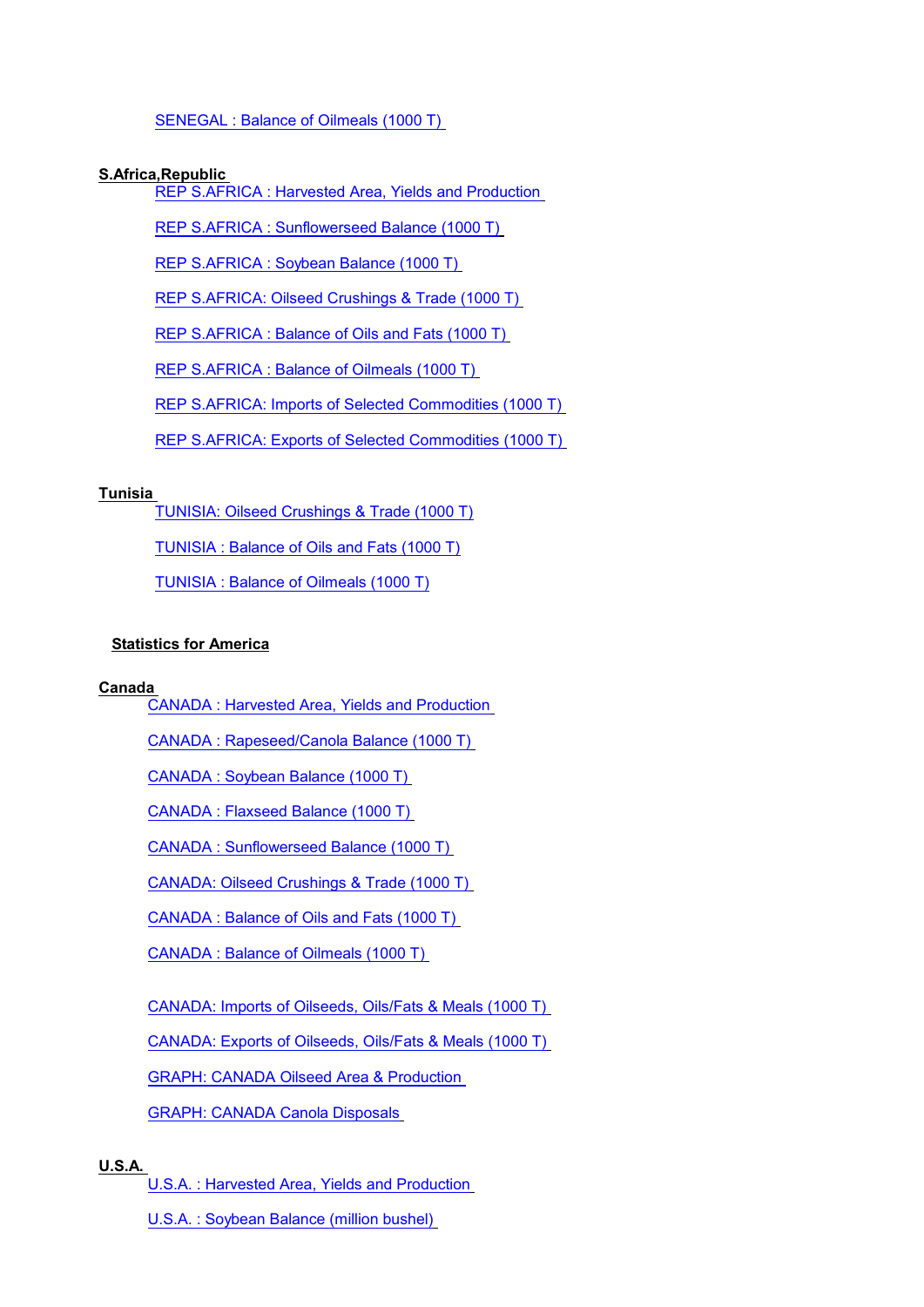[U.S.A. : Soybean Balance \(1000 T\)](http://Stats/AN40502B.HTM)

- [U.S.A. : Cottonseed Balance \(1000 T\)](http://Stats/AN40503.HTM)
- [U.S.A. : Sunflowerseed Balance \(1000 T\)](http://Stats/AN40504.HTM)
- [U.S.A. : Rapeseed/Canola Balance \(1000 T\)](http://Stats/AN40505.HTM)
- [U.S.A. : Flaxseed Balance \(1000 T\)](http://Stats/AN40506.HTM)
- [U.S.A.: Oilseed Crushings & Trade \(1000 T\)](http://Stats/AN40507.HTM)
- [U.S.A. : Balance of Oils and Fats \(1000 T\)](http://Stats/AN40508.HTM)
- [U.S.A. : Balance of Oilmeals](http://Stats/AN40509.HTM) (1000 T)
- [U.S.A.: Imports of Oilseeds, Oils/Fats & Meals \(1000 T\)](http://Stats/AN40565.HTM)
- [U.S.A.: Exports of Oilseeds, Oils/Fats & Meals \(1000 T\)](http://Stats/AN40566.HTM)
- [U.S.A.: Exports of Soybean Meal](http://Stats/AN40567.HTM) (a) (1000 T)
- [U.S.A.: Exports of Soybeans and Soya Oil \(1000 T\)](http://Stats/AN40568.HTM)
- [GRAPH: U.S.A. Oilseed Area & Production](http://Stats/AN405Za.htm)
- [GRAPH: U.S.A. Share of World Soybean Production](http://Stats/AN405Zd.htm)
- [GRAPH: U.S.A. Soybean Exports](http://Stats/AN405Zf.htm)
- [GRAPH: U.S.A. Soya Oil Exports & Competitors](http://Stats/AN405Zg.htm)
- [GRAPH: U.S.A. Soya Meal](http://Stats/AN405Zh.htm) Exports & Competitors
- [GRAPH: U.S.A. Soya Oil Usage & Exports](http://Stats/AN405Zi.htm)
- [GRAPH: U.S.A. Consumption of 17 Oils & Fats](http://Stats/AN405Zj.htm)
- [GRAPH: U.S.A. Consumption of 12 Oilmeals](http://Stats/AN405Zl.htm)

# **Mexico**

- [MEXICO : Harvested Area, Yields and Production](http://Stats/AN46000.HTM)
- [MEXICO : Cottonseed Balance \(1000 T\)](http://Stats/AN46001.HTM)
- [MEXICO : Soybean Balance \(1000 T\)](http://Stats/AN46002.HTM)
- [MEXICO : Rapeseed Balance \(1000 T\)](http://Stats/AN46003.HTM)
- [MEXICO: Oilseed Crushings & Trade \(1000 T\)](http://Stats/AN46007.HTM)
- [MEXICO : Balance of Oils and Fats \(1000 T\)](http://Stats/AN46008.HTM)
- [MEXICO : Balance of Oilmeals \(1000 T\)](http://Stats/AN46009.HTM)
- [MEXICO: Imports of Oilseeds, Oils/Fats & Meals \(1000 T\)](http://Stats/AN46065.HTM)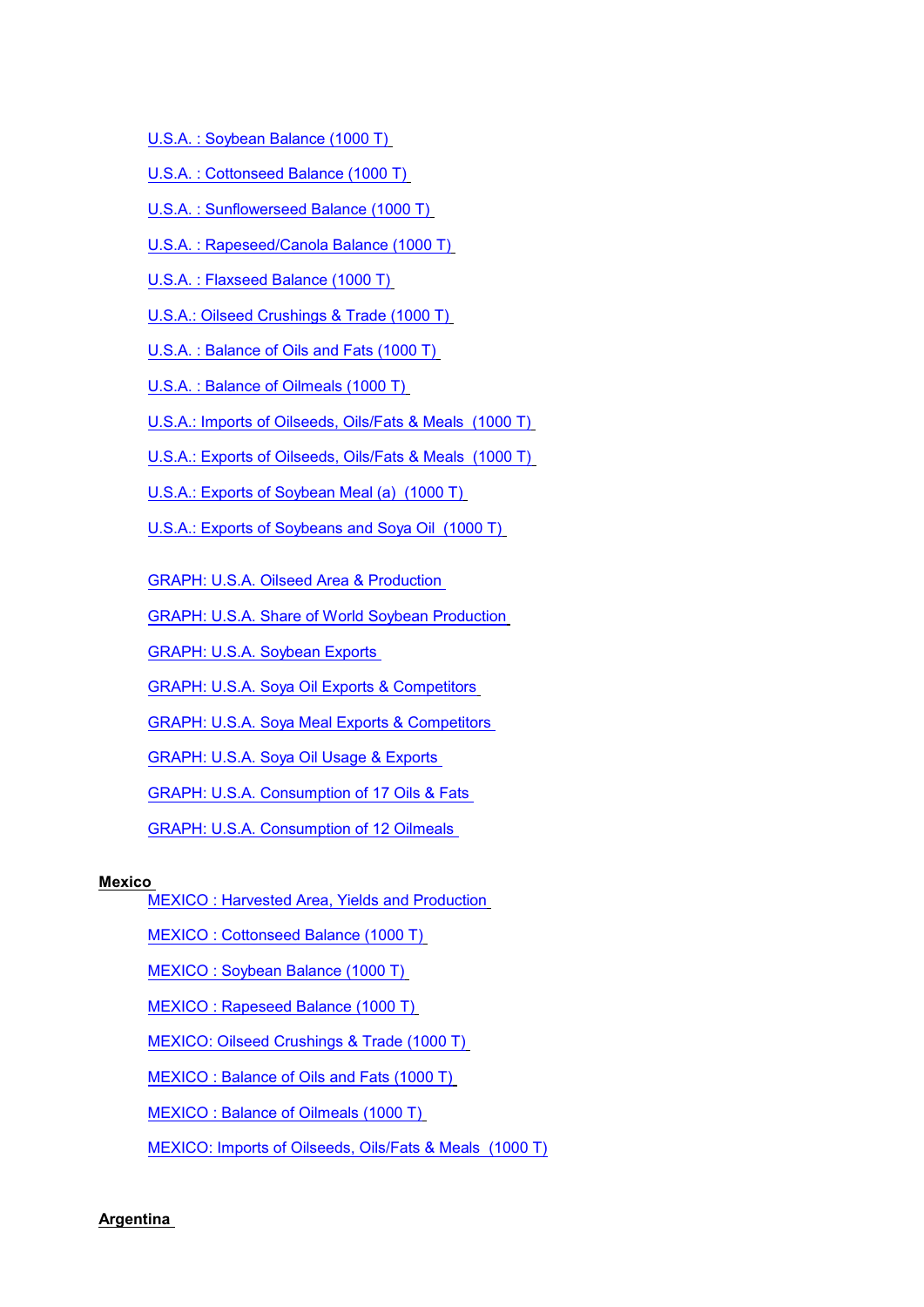[ARGENTINA : Harvested Area, Yields and Production](http://Stats/AN50000.HTM)

[ARGENTINA : Soybean Balance \(1000 T\)](http://Stats/AN50001.HTM)

[ARGENTINA : Sunflowerseed Balance \(1000 T\)](http://Stats/AN50002.HTM)

[ARGENTINA: Oilseed Crushings](http://Stats/AN50007.HTM) & Trade (1000 T)

[ARGENTINA : Balance of Oils and Fats \(1000 T\)](http://Stats/AN50008.HTM)

[ARGENTINA : Balance of Oilmeals \(1000 T\)](http://Stats/AN50009.HTM)

[ARGENTINA: Trade of Oilseeds, Oils/Fats & Meals \(1000 T\)](http://Stats/AN50065.HTM)

[ARGENTINA: Exports of Soybeans, Soya Oil and Meal \(1000 T\)](http://Stats/AN50066.HTM)

[ARGENTINA: Exports of Sunseed, Sunseed Oil and Meal \(1000 T\)](http://Stats/AN50067.HTM)

[GRAPH: ARGENTINA Soybean Exports](http://Stats/AN500Zc.htm)

[GRAPH: ARGENTINA Soya Oil Exports & Competitors](http://Stats/AN500Zd.htm)

[GRAPH: ARGENTINA Soya Meal Exports & Competitors](http://Stats/AN500Ze.htm)

# **Bolivia**

[BOLIVIA : Harvested Area, Yields and Production](http://Stats/AN50500.HTM)

[BOLIVIA : Soybean Balance \(1000 T\)](http://Stats/AN50501.HTM)

[BOLIVIA : Sunflowerseed Balance \(1000 T\)](http://Stats/AN50502.HTM)

[BOLIVIA: Oilseed Crushings & Trade \(1000 T\)](http://Stats/AN50507.HTM)

BOLIVIA : Balance of [Oils and Fats \(1000 T\)](http://Stats/AN50508.HTM)

[BOLIVIA : Balance of](http://Stats/AN50509.HTM) Oilmeals (1000 T)

BOLIVIA : Exports of [Selected Commodities \(1000 T\)](http://Stats/AN50565.HTM)

# **Brazil**

[BRAZIL : Harvested Area, Yields and Production](http://Stats/AN51000.HTM)

[BRAZIL : Soybean Balance \(1000 T\)](http://Stats/AN51000A.HTM)

[BRAZIL: Oilseed Crushings & Trade \(1000 T\)](http://Stats/AN51007.HTM)

[BRAZIL : Balance of Oils and Fats \(1000 T\)](http://Stats/AN51008.HTM)

[BRAZIL : Balance of Oilmeals \(1000 T\)](http://Stats/AN51009.HTM)

BRAZIL: Trade of [Oilseeds, Oils/Fats & Meals \(1000 T\)](http://Stats/AN51065.HTM)

[GRAPH: BRAZIL Soybean Exports](http://Stats/AN510Zc.htm)

[GRAPH: BRAZIL Soya Oil Exports & Competitors](http://Stats/AN510Zd.htm)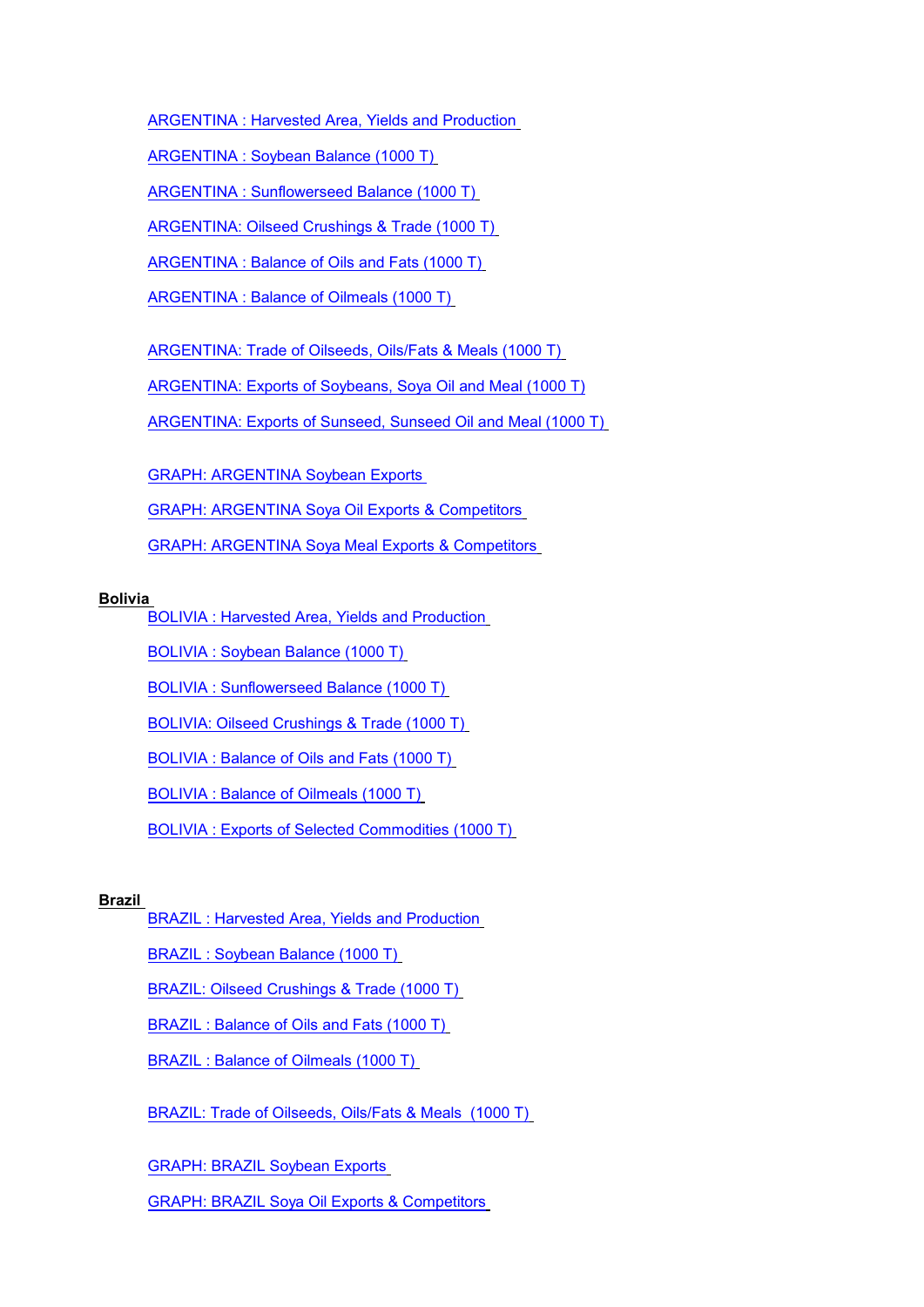# [GRAPH: BRAZIL Soya Meal Exports & Competitors](http://Stats/AN510Ze.htm)

# **Chile**

[CHILE : Harvested Area, Yields and Production](http://Stats/AN51500.HTM)

[CHILE: Oilseed Crushings & Trade \(1000 T\)](http://Stats/AN51507.HTM)

[CHILE : Balance of Oils and Fats \(1000 T\)](http://Stats/AN51508.HTM)

[CHILE : Balance of Oilmeals \(1000 T\)](http://Stats/AN51509.HTM)

[CHILE: Imports & Exports of Oilseeds, Oils/Fats & Meals \(1000 T\)](http://Stats/AN51565.HTM)

[CHILE: Imports & Exports of Fish Oil \(1000 T\)](http://Stats/AN51566.HTM)

[CHILE: Imports & Exports of Fish Meal \(1000 T\)](http://Stats/AN51567.HTM)

# **Colombia**

[COLOMBIA : Harvested Area, Yields and Production](http://Stats/AN52000.HTM)

[COLOMBIA: Oilseed Crushings & Trade \(1000 T\)](http://Stats/AN52007.HTM)

[COLOMBIA : Balance of Oils and Fats](http://Stats/AN52008.HTM) (1000 T)

[COLOMBIA : Balance of Oilmeals \(1000 T\)](http://Stats/AN52009.HTM)

COLOMBIA: Exports [of Palm and Palmkernel](http://Stats/AN52065.HTM) Oils (1000 T)

[COLOMBIA: Imports of Selected Commodities \(1000 T\)](http://Stats/AN52066.HTM)

# **Ecuador**

[ECUADOR : Harvested Area, Yields and Production](http://Stats/AN52500.HTM)

[ECUADOR: Oilseed Crushings](http://Stats/AN52507.HTM) & Trade (1000 T)

[ECUADOR : Balance of Oils and Fats \(1000 T\)](http://Stats/AN52508.HTM)

[ECUADOR : Balance of Oilmeals \(1000 T\)](http://Stats/AN52509.HTM)

ECUADOR: Imports & Exports of [Oilseeds, Oils/Fats & Meals \(1000 T\)](http://Stats/AN52565.HTM)

# **Paraguay**

PARAGUAY [: Harvested Area, Yields and Production](http://Stats/AN54500.HTM)

PARAGUAY [: Soybean Balance \(1000 T\)](http://Stats/AN54501.HTM)

PARAGUAY [: Sunflowerseed Balance \(1000 T\)](http://Stats/AN54502.HTM)

[PARAGUAY: Oilseed Crushings & Trade \(1000 T\)](http://Stats/AN54507.HTM)

PARAGUAY [: Balance of Oils and Fats \(1000 T\)](http://Stats/AN54508.HTM)

PARAGUAY [: Balance of Oilmeals \(1000 T\)](http://Stats/AN54509.HTM)

[PARAGUAY: Exports of Soybean Complex \(1000 T\)](http://Stats/AN54565.HTM)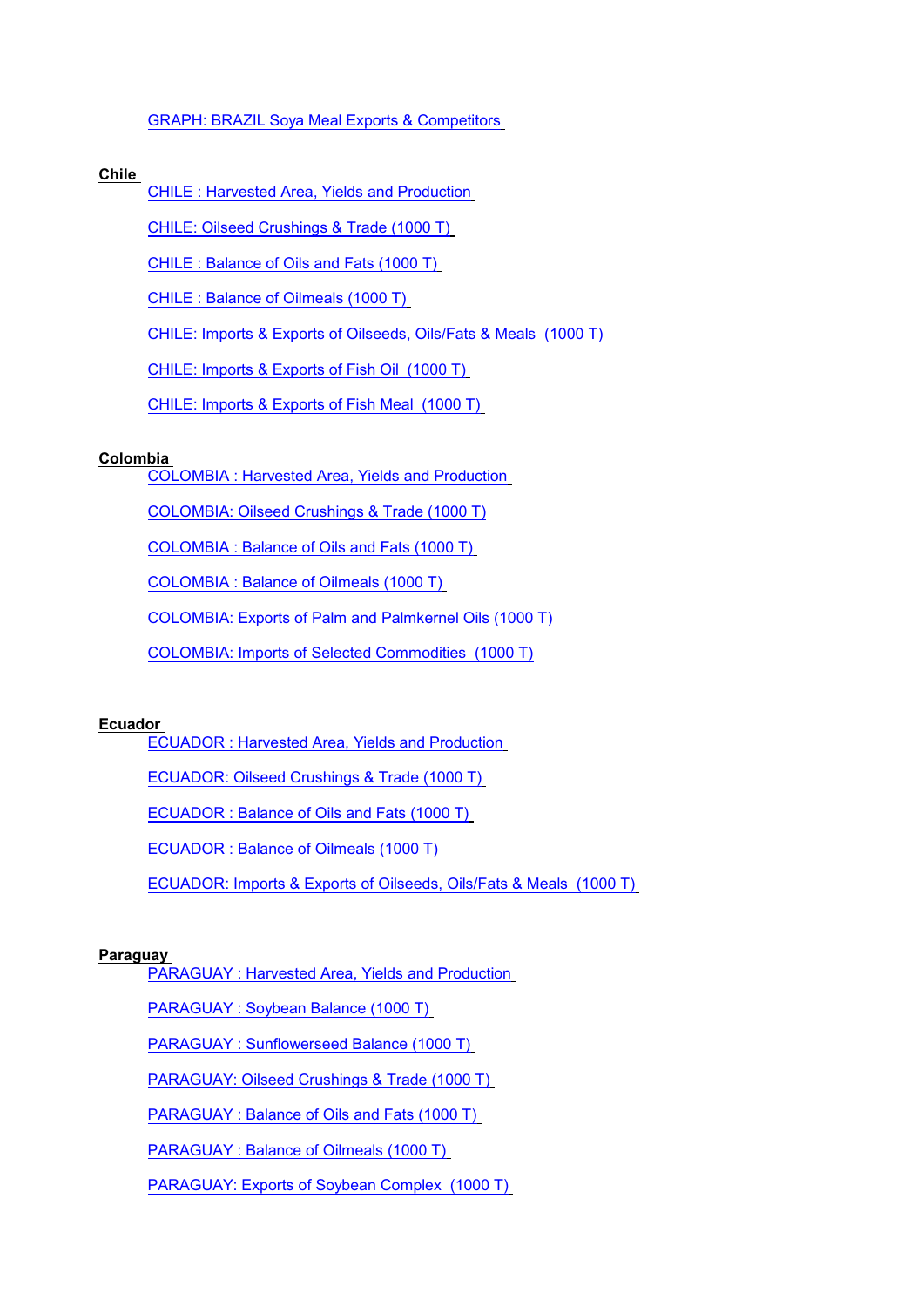# **Peru**

[PERU : Harvested Area, Yields and Production](http://Stats/AN55000.HTM)

[PERU: Oilseed Crushings & Trade \(1000 T\)](http://Stats/AN55007.HTM)

PERU : Balance of [Oils and Fats \(1000 T\)](http://Stats/AN55008.HTM)

[PERU : Balance of](http://Stats/AN55009.HTM) Oilmeals (1000 T)

PERU: Exports [of Fish Oil and Meal \(1000 T\)](http://Stats/AN55065.HTM)

[PERU: Imports of Selected Commodities \(1000 T\)](http://Stats/AN55066.HTM)

# **Uruguay**

[URUGUAY : Harvested Area, Yields and Production](http://Stats/AN56000.HTM)

[URUGUAY : Soybean Balance \(1000 T\)](http://Stats/AN56001.HTM)

[URUGUAY: Oilseed Crushings & Trade \(1000 T\)](http://Stats/AN56007.HTM)

[URUGUAY : Balance of Oils and Fats](http://Stats/AN56008.HTM) (1000 T)

[URUGUAY : Balance of Oilmeals \(1000 T\)](http://Stats/AN56009.HTM)

[URUGUAY: Exports of Selected Commodities \(1000 T\)](http://Stats/AN56065.HTM)

[URUGUAY: Imports of Soybean Complex \(1000 T\)](http://Stats/AN56066.HTM)

# **Venezuela**

[VENEZUELA : Harvested Area, Yields and Production](http://Stats/AN56500.HTM)

[VENEZUELA: Oilseed Crushings](http://Stats/AN56507.HTM) & Trade (1000 T)

[VENEZUELA : Balance of Oils and Fats \(1000 T\)](http://Stats/AN56508.HTM)

[VENEZUELA : Balance of Oilmeals \(1000 T\)](http://Stats/AN56509.HTM)

[VENEZUELA: Imports of Selected Commodities \(1000 T\)](http://Stats/AN56565.HTM)

# **Statistics for Asia**

#### **Bangladesh**

[BANGLADESH : Harvested Area, Yields and Production](http://Stats/AN61200.HTM)

[BANGLADESH: Oilseed Crushings & Trade \(1000 T\)](http://Stats/AN61207.HTM)

[BANGLADESH : Balance of Oils and Fats \(1000 T\)](http://Stats/AN61208.HTM)

[BANGLADESH : Balance of Oilmeals \(1000 T\)](http://Stats/AN61209.HTM)

# **China,PR**

[CHINA,PR : Harvested Area, Yields and Production](http://Stats/AN62800.HTM)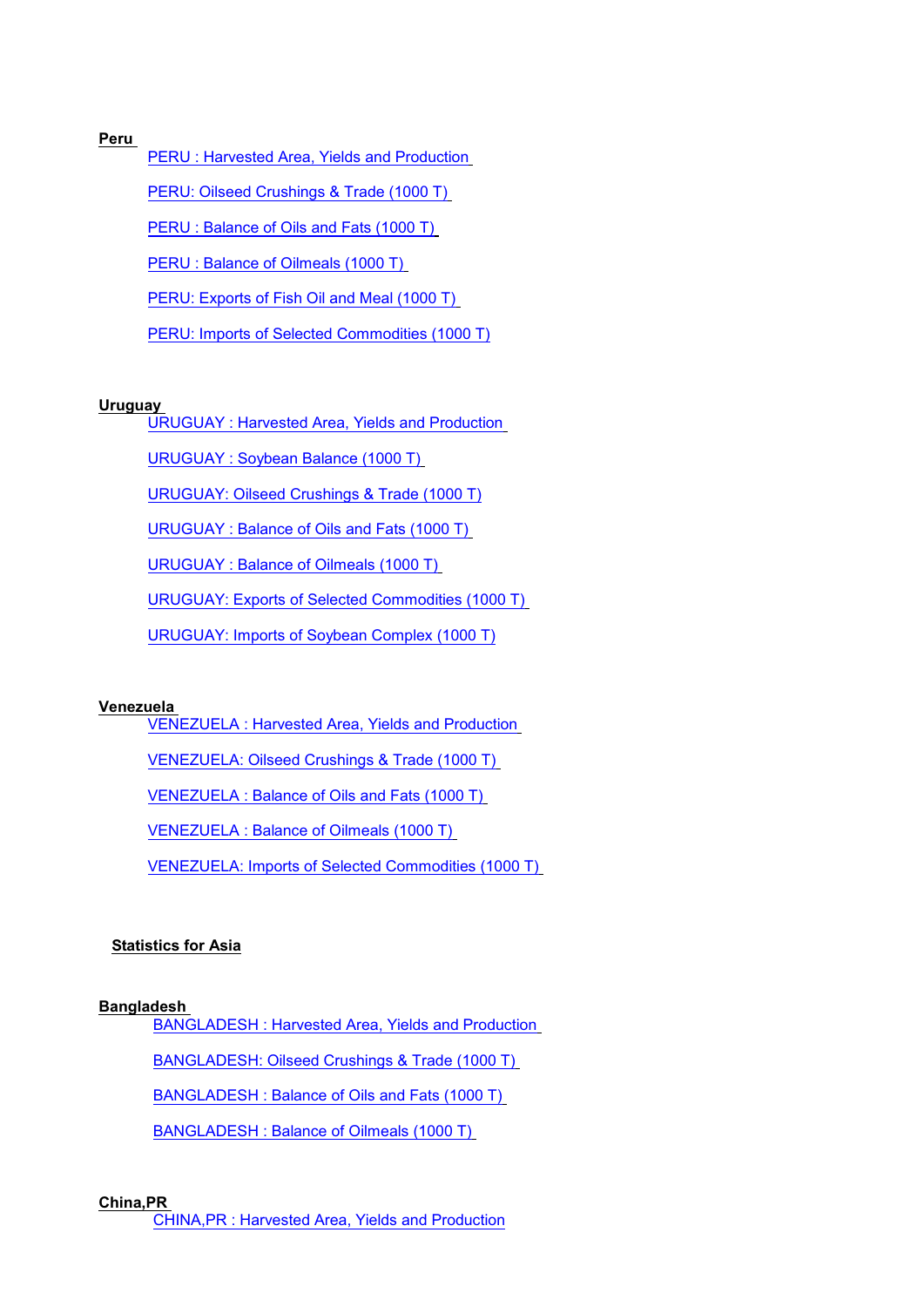[CHINA,PR : Soybean Balance \(1000 T\)](http://Stats/AN62801.HTM)

[CHINA,PR : Rapeseed Balance \(1000 T\)](http://Stats/AN62802.HTM)

[CHINA,PR : Groundnut\(a\) Balance \(1000 T\)](http://Stats/AN62803.HTM)

[CHINA,PR : Cottonseed Balance \(1000 T\)](http://Stats/AN62804.HTM)

[CHINA,PR : Sesameseed Balance \(1000 T\)](http://Stats/AN62805.HTM)

[CHINA,PR : Linseed Balance \(1000 T\)](http://Stats/AN62806.HTM)

[CHINA,PR: Oilseed Crushings & Trade \(1000 T\)](http://Stats/AN62807.HTM)

[CHINA,PR : Balance of Oils and Fats](http://Stats/AN62808.HTM) (1000 T)

[CHINA,PR : Balance of Oilmeals \(1000 T\)](http://Stats/AN62809.HTM)

[CHINA,PR: Exports of Oilseeds, Oils/Fats & Meal \(1000 T\)](http://Stats/AN62865.HTM)

[CHINA,PR: Imports of Oilseeds, Oils/Fats & Meals](http://Stats/AN62866.HTM) (1000 T)

[GRAPH: CHINA, PR Oilseed Output & Crushings](http://Stats/AN628Za.htm)

[GRAPH: CHINA, PR Imports of Oilseeds and Oils](http://Stats/AN628Zb.htm) & Fats

[GRAPH: CHINA, PR Soybean Demand & Imports](http://Stats/AN628Zc.htm)

[GRAPH: CHINA, PR Supply & Demand of 17 Oils & Fats](http://Stats/AN628Zd.htm)

[GRAPH: CHINA, PR Imports of 17 Oils & Fats](http://Stats/AN628Ze.htm) 

[GRAPH: CHINA, PR Oilmeal Consumption](http://Stats/AN628Zf.htm)

# **India**

[INDIA : Harvested Area, Yields and Production](http://Stats/AN64000.HTM)

[INDIA : Soybean Balance \(1000 T\)](http://Stats/AN64001.HTM)

[INDIA : Groundnut\(a\) Balance \(1000 T\)](http://Stats/AN64002.HTM)

[INDIA : Cottonseed Balance \(1000 T\)](http://Stats/AN64003.HTM)

[INDIA : Rapeseed Balance \(1000 T\)](http://Stats/AN64004.HTM)

[INDIA : Sesameseed Balance \(1000 T\)](http://Stats/AN64005.HTM)

[INDIA: Oilseed Crushings & Trade \(1000 T\)](http://Stats/AN64007.HTM)

[INDIA : Balance of Oils and Fats \(1000 T\)](http://Stats/AN64008.HTM)

[INDIA : Balance of Oilmeals](http://Stats/AN64009.HTM) (1000 T)

[INDIA: Imports of Vegetable Oils \(1000 T\)](http://Stats/AN64065.HTM)

[INDIA: Exports of Oilmeals \(1000 T\)](http://Stats/AN64066.HTM)

[INDIA: Exports of](http://Stats/AN64067.HTM) Castor Oil (1000 T)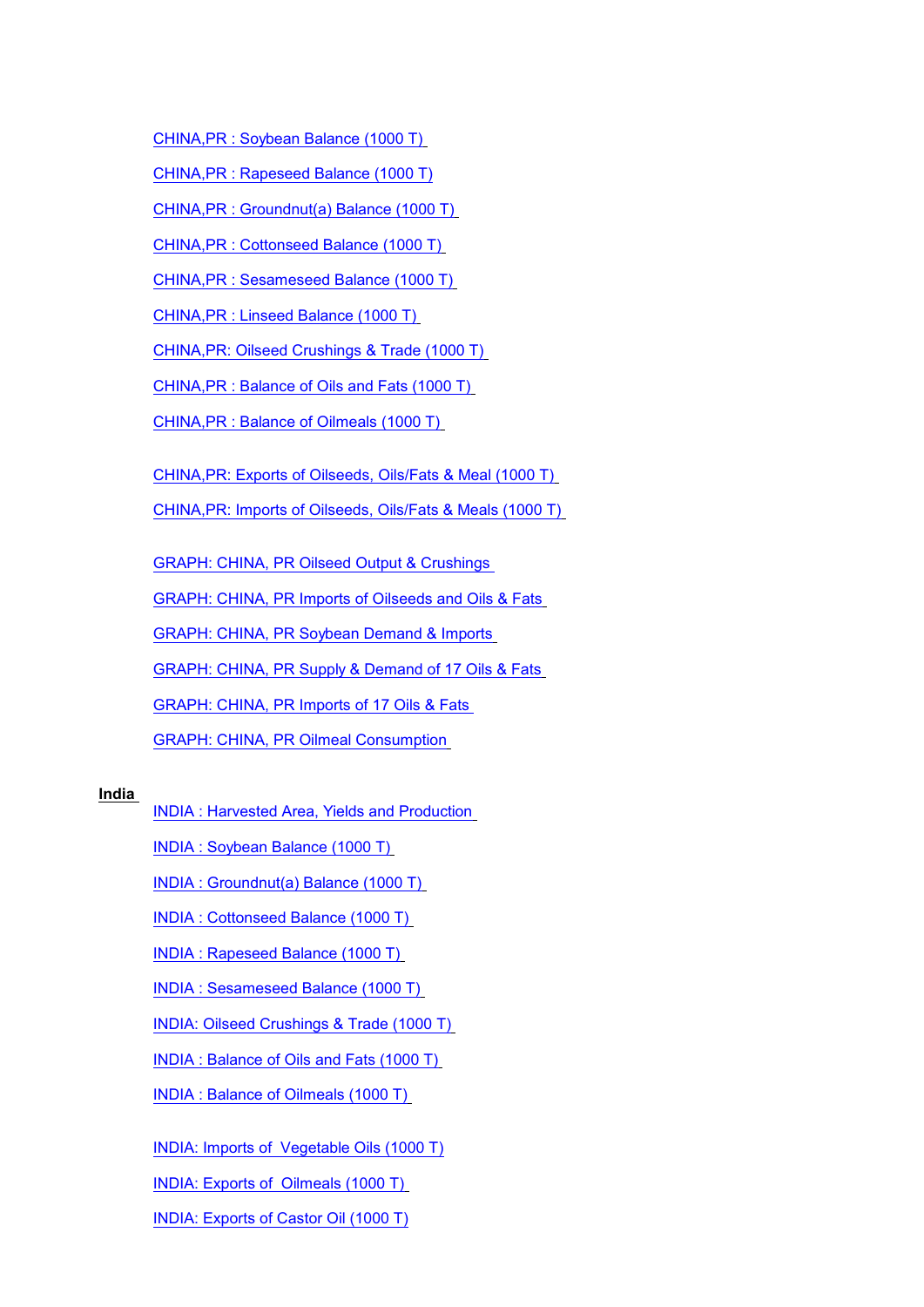[GRAPH: INDIA Oilseed Crops](http://Stats/AN640Za.htm) & Imports of Oils

GRAPH: INDIA Supply [& Demand of 17 Oils & Fats](http://Stats/AN640Zb.htm)

[GRAPH: INDIA Imports of 17 Oils & Fats](http://Stats/AN640Zc.htm)

[GRAPH: INDIA Vegetable Oil Stocks](http://Stats/AN640Zd.htm)

[GRAPH: INDIA Soya Meal](http://Stats/AN640Ze.htm) Output, Exports & Usage

# **Indonesia**

[INDONESIA : Harvested Area, Yields and Production](http://Stats/AN64400.HTM)

[INDONESIA : Palmkernel](http://Stats/AN64401.HTM) Balance (1000 T)

[INDONESIA : Palm oil Balance \(1000 T\)](http://Stats/AN64402.HTM)

[INDONESIA : Palmkern oil Balance \(1000 T\)](http://Stats/AN64403.HTM)

[INDONESIA: Mature Area, Yields and Production of Palm Oil](http://Stats/AN64405.HTM)

[INDONESIA: Oilseed Crushings & Trade \(1000 T\)](http://Stats/AN64407.HTM)

[INDONESIA : Balance of](http://Stats/AN64408.HTM) Oils and Fats (1000 T)

[INDONESIA : Balance of](http://Stats/AN64409.HTM) Oilmeals (1000 T)

[INDONESIA: Imports of Oilseeds, Oils/Fats & Meals \(1000 T\)](http://Stats/AN64465.HTM)

[INDONESIA: Exports of Oilseeds, Oils/Fats & Meals \(1000 T\)](http://Stats/AN64466.HTM)

[INDONESIA: Exports of Palm Oil \(1000 T\)](http://Stats/AN64467.HTM)

[GRAPH: INDONESIA Palm Oil Production & Exports](http://Stats/AN644Za.htm)

# **Iran**

[IRAN : Harvested Area, Yields and Production](http://Stats/AN64800.HTM)

[IRAN: Oilseed Crushings & Trade \(1000 T\)](http://Stats/AN64807.HTM)

IRAN : Balance of [Oils and Fats \(1000 T\)](http://Stats/AN64808.HTM)

IRAN : Balance of [Oilmeals \(1000 T\)](http://Stats/AN64809.HTM)

# **Japan**

[JAPAN : Harvested Area, Yields and Production](http://Stats/AN66000.HTM)

[JAPAN : Soybean Balance \(1000 T\)](http://Stats/AN66002.HTM)

[JAPAN : Rapeseed Balance \(1000 T\)](http://Stats/AN66004.HTM)

[JAPAN: Oilseed Crushings & Trade \(1000 T\)](http://Stats/AN66007.HTM)

[JAPAN : Balance of Oils and Fats \(1000 T\)](http://Stats/AN66008.HTM)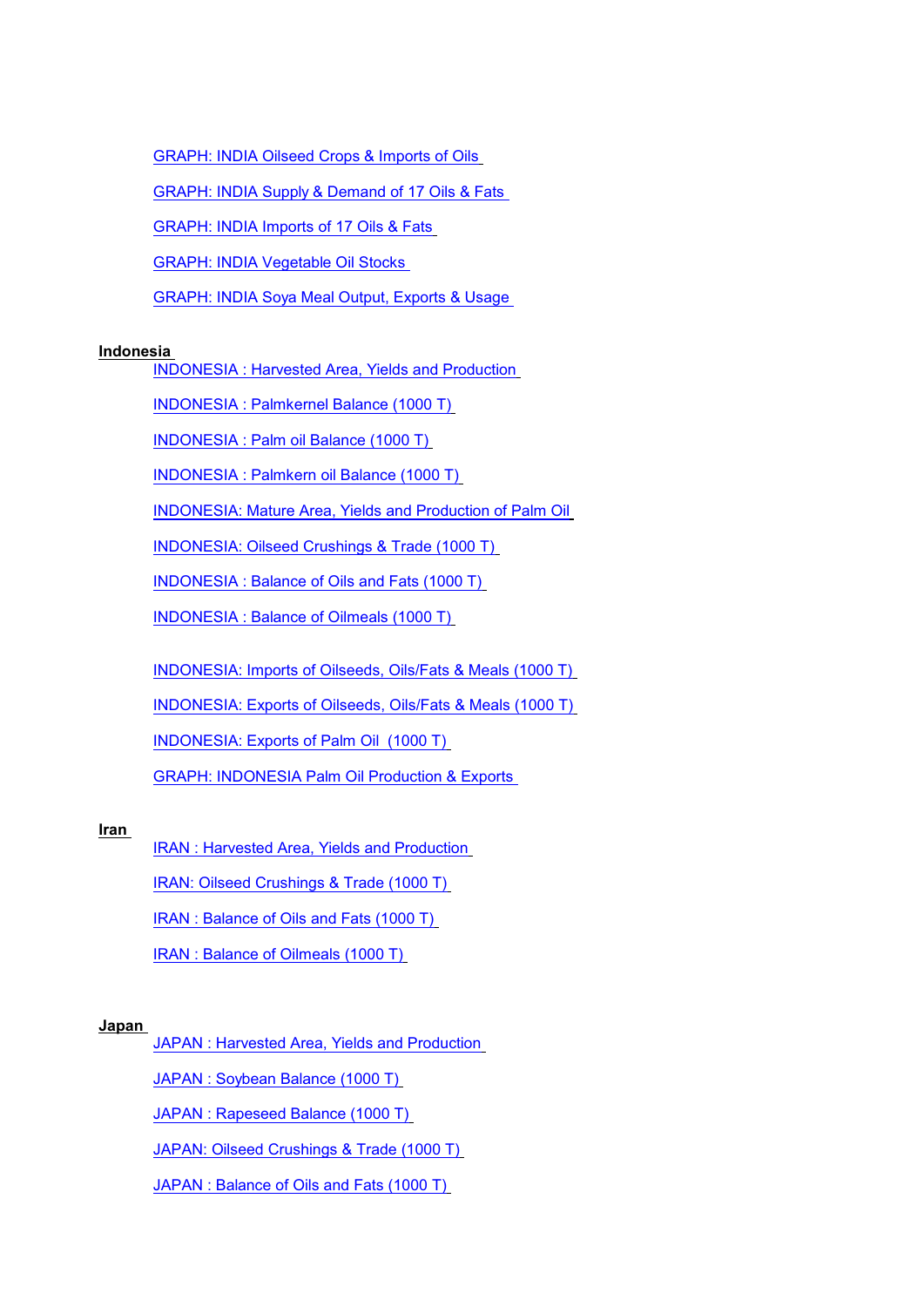[JAPAN : Balance of Oilmeals \(1000 T\)](http://Stats/AN66009.HTM)

JAPAN: Imports of [Oilseeds, Oils/Fats & Meal \(1000 T\)](http://Stats/AN66065.HTM)

# **Korea,South**

[KOREA, REP : Harvested Area, Yields and Production](http://Stats/AN68000.HTM)

[KOREA, REP : Soybean Balance \(1000 T\)](http://Stats/AN68001.HTM)

[KOREA, REP: Oilseed Crushings & Trade \(1000 T\)](http://Stats/AN68007.HTM)

[KOREA, REP : Balance of Oils and Fats \(1000 T\)](http://Stats/AN68008.HTM)

[KOREA, REP : Balance of Oilmeals \(1000 T\)](http://Stats/AN68009.HTM)

[KOREA,SOUTH: Imports of Oilseeds, Oils/Fats](http://Stats/AN68065.HTM) & Meals (1000 T)

[KOREA,SOUTH: Exports of Oilseeds, Oils/Fats & Meals \(1000 T\)](http://Stats/AN68066.HTM)

# **Malaysia**

MALAYSIA: Mature Area, Yields [and Production of Palmkernels and Copra](http://Stats/AN70400.HTM)

[MALAYSIA : Palmkernel](http://Stats/AN70400A.HTM) Balance (1000 T)

[MALAYSIA : Palmkern oil Balance \(1000 T\)](http://Stats/AN70401.HTM)

MALAYSIA : Palm [oil Balance \(1000 T\)](http://Stats/AN70402.HTM)

[MALAYSIA: Mature Area, Yields](http://Stats/AN70403.HTM) and Production of Palm Oil

[MALAYSIA: Oilseed Crushings & Trade \(1000 T\)](http://Stats/AN70407.HTM)

[MALAYSIA : Balance of Oils and Fats \(1000 T\)](http://Stats/AN70408.HTM)

[MALAYSIA : Balance of Oilmeals \(1000 T\)](http://Stats/AN70409.HTM)

[MALAYSIA: Exports of Palm](http://Stats/AN70465.HTM) oil (1000 T)

[MALAYSIA: Exports of Palmkernel Oil \(1000 T\)](http://Stats/AN70466.HTM)

[MALAYSIA: Imports of](http://Stats/AN70467.HTM) Palm Oil (1000 T)

[MALAYSIA: Exports of Selected Commodities \(1000 T\)](http://Stats/AN70468.HTM)

MALAYSIA: Imports of [Selected Commodities \(1000 T\)](http://Stats/AN70469.HTM)

[GRAPH: MALAYSIA Palm](http://Stats/AN704Za.htm) Oil Production & Exports

[GRAPH: MALAYSIA Annual Palm Oil Yields](http://Stats/AN704Zb.htm)

[GRAPH: MALAYSIA Monthly Palm Oil Yields](http://Stats/AN704Zc.htm)

# **Pakistan**

[PAKISTAN : Harvested Area, Yields and Production](http://Stats/AN72400.HTM)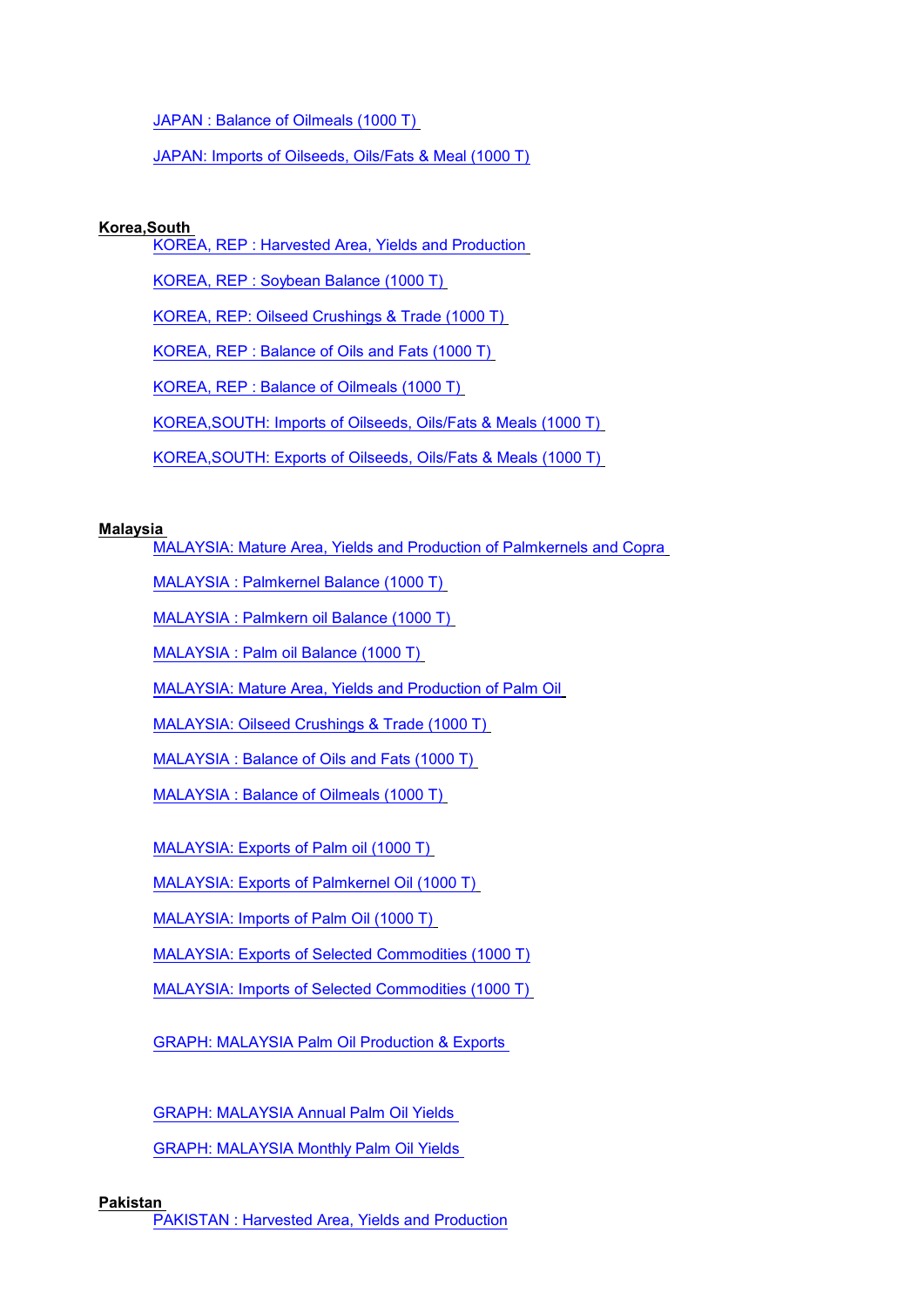[PAKISTAN : Cottonseed Balance \(1000 T\)](http://Stats/AN72402.HTM)

[PAKISTAN: Oilseed Crushings & Trade \(1000 T\)](http://Stats/AN72407.HTM)

[PAKISTAN : Balance of Oils and Fats](http://Stats/AN72408.HTM) (1000 T)

[PAKISTAN : Balance of Oilmeals \(1000 T\)](http://Stats/AN72409.HTM)

#### **Philippines**

[PHILIPPINES : Harvested Area, Yields and Production](http://Stats/AN72800.HTM)

[PHILIPPINES : Copra Balance \(1000 T\)](http://Stats/AN72802.HTM)

[PHILIPPINES: Oilseed Crushings & Trade \(1000 T\)](http://Stats/AN72807.HTM)

[PHILIPPINES : Balance of](http://Stats/AN72808.HTM) Oils and Fats (1000 T)

[PHILIPPINES : Balance of](http://Stats/AN72809.HTM) Oilmeals (1000 T)

[PHILIPPINES: Exports of Coconut Oil and Meal \(1000 T\)](http://Stats/AN72865.HTM)

PHILIPPINES: Imports [of Selected Commodities \(1000 T\)](http://Stats/AN72866.HTM)

#### **Singapore**

[SINGAPORE: Oilseed Crushings](http://Stats/AN74007.HTM) & Trade (1000 T)

[SINGAPORE : Balance of](http://Stats/AN74008.HTM) Oils and Fats (1000 T)

[SINGAPORE : Balance of](http://Stats/AN74009.HTM) Oilmeals (1000 T)

[SINGAPORE: Imports of Oilseeds, Oils/Fats & Meals \(1000 T\)](http://Stats/AN74065.HTM)

SINGAPORE: Exports [of Oilseeds, Oils/Fats & Meals \(1000 T\)](http://Stats/AN74066.HTM)

[SINGAPORE: Trade of Palm Oil \(1000 T\)](http://Stats/AN74067.HTM)

#### **Taiwan**

[TAIWAN : Harvested Area, Yields and Production](http://Stats/AN75200.HTM)

[TAIWAN : Soybean Balance \(1000 T\)](http://Stats/AN75202.HTM)

[TAIWAN: Oilseed Crushings & Trade \(1000 T\)](http://Stats/AN75207.HTM)

[TAIWAN : Balance of Oils and Fats \(1000 T\)](http://Stats/AN75208.HTM)

[TAIWAN : Balance of Oilmeals \(1000 T\)](http://Stats/AN75209.HTM)

TAIWAN: Imports & Exports [of Oilseeds, Oils/Fats & Meals \(1000 T\)](http://Stats/AN75265.HTM)

# **Thailand**

[THAILAND : Harvested Area, Yields and Production](http://Stats/AN75600.HTM) [THAILAND : Soybean Balance \(1000 T\)](http://Stats/AN75602.HTM) [THAILAND: Oilseed Crushings](http://Stats/AN75607.HTM) & Trade (1000 T) [THAILAND : Balance of Oils and Fats \(1000 T\)](http://Stats/AN75608.HTM) [THAILAND : Balance of Oilmeals \(1000 T\)](http://Stats/AN75609.HTM)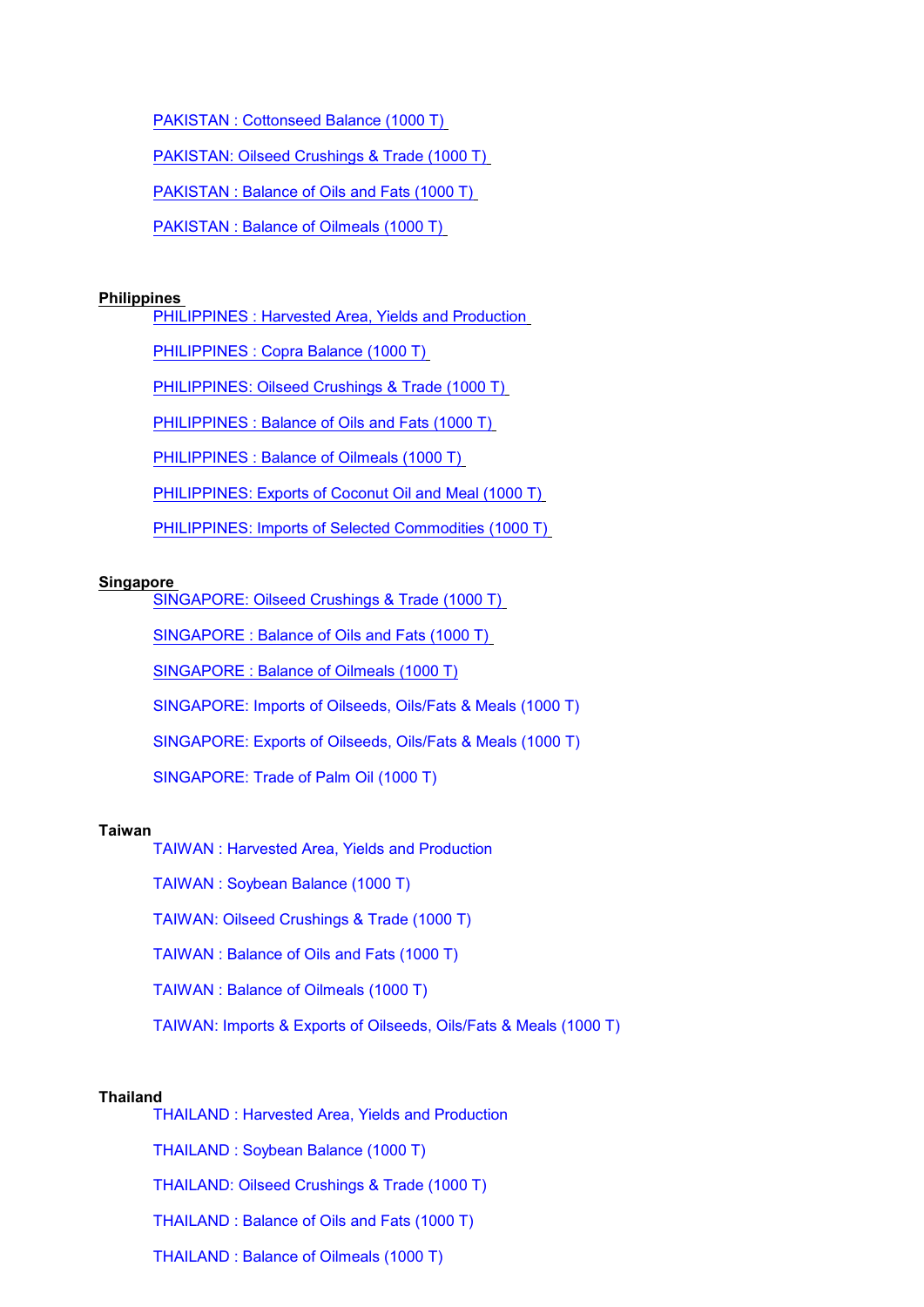THAILAND: Imports [of Oilseeds, Oils/Fats & Meals \(1000 T\)](http://Stats/AN75665.HTM) [THAILAND: Exports of Oilseeds, Oils/Fats & Meals \(1000 T\)](http://Stats/AN75666.HTM)

# **Turkey**

TURKEY [: Harvested Area, Yields and Production](http://Stats/AN76000.HTM) TURKEY [: Soybean Balance \(1000 T\)](http://Stats/AN76002.HTM) TURKEY [: Sunflowerseed Balance \(1000 T\)](http://Stats/AN76003.HTM) [TURKEY: Oilseed Crushings](http://Stats/AN76007.HTM) & Trade (1000 T) TURKEY [: Balance of Oils and Fats \(1000 T\)](http://Stats/AN76008.HTM) TURKEY [: Balance of Oilmeals \(1000 T\)](http://Stats/AN76009.HTM) TURKEY: Imports [of Oilseeds, Oils/Fats & Meals \(1000 T\)](http://Stats/AN76065.HTM) [TURKEY: Exports of Oilseeds, Oils/Fats & Meals \(1000 T\)](http://Stats/AN76066.HTM)

#### **Vietnam**

[VIETNAM : Harvested Area, Yields and Production](http://Stats/AN76800.HTM)

[VIETNAM: Oilseed Crushings & Trade \(1000 T\)](http://Stats/AN76807.HTM)

[VIETNAM : Balance of](http://Stats/AN76808.HTM) Oils and Fats (1000 T)

[VIETNAM : Balance of](http://Stats/AN76809.HTM) Oilmeals (1000 T)

[VIETNAM: Imports of Soybeans \(1000 T\)](http://Stats/AN76865.HTM)

# **Other Asia**

[GRAPH: SEL. ASIAN COUNTRIES Usage of 17 Oils & Fats](http://Stats/AN799Za.htm) [GRAPH: SEL. ASIAN COUNTRIES Imports](http://Stats/AN799Zb.htm) of Soya Oil & Palm Oil [GRAPH: SEL. ASIAN COUNTRIES New Supplies](http://Stats/AN799Zc.htm) of Soya Meal

# **Statistics for Oceania**

#### **Australia**

[AUSTRALIA : Harvested Area, Yields and Production](http://Stats/AN80500.HTM) [AUSTRALIA : Canola Balance \(1000 T\)](http://Stats/AN80501.HTM) [AUSTRALIA: Oilseed Crushings & Trade \(1000 T\)](http://Stats/AN80507.HTM) [AUSTRALIA : Balance of Oils and Fats \(1000 T\)](http://Stats/AN80508.HTM) [AUSTRALIA : Balance of Oilmeals \(1000 T\)](http://Stats/AN80509.HTM) [AUSTRALIA: Imports of Oilseeds, Oils/Fats & Meals \(1000 T\)](http://Stats/AN80565.HTM) [AUSTRALIA: Exports of Oilseeds, Oils/Fats & Meals](http://Stats/AN80566.HTM) (1000 T)